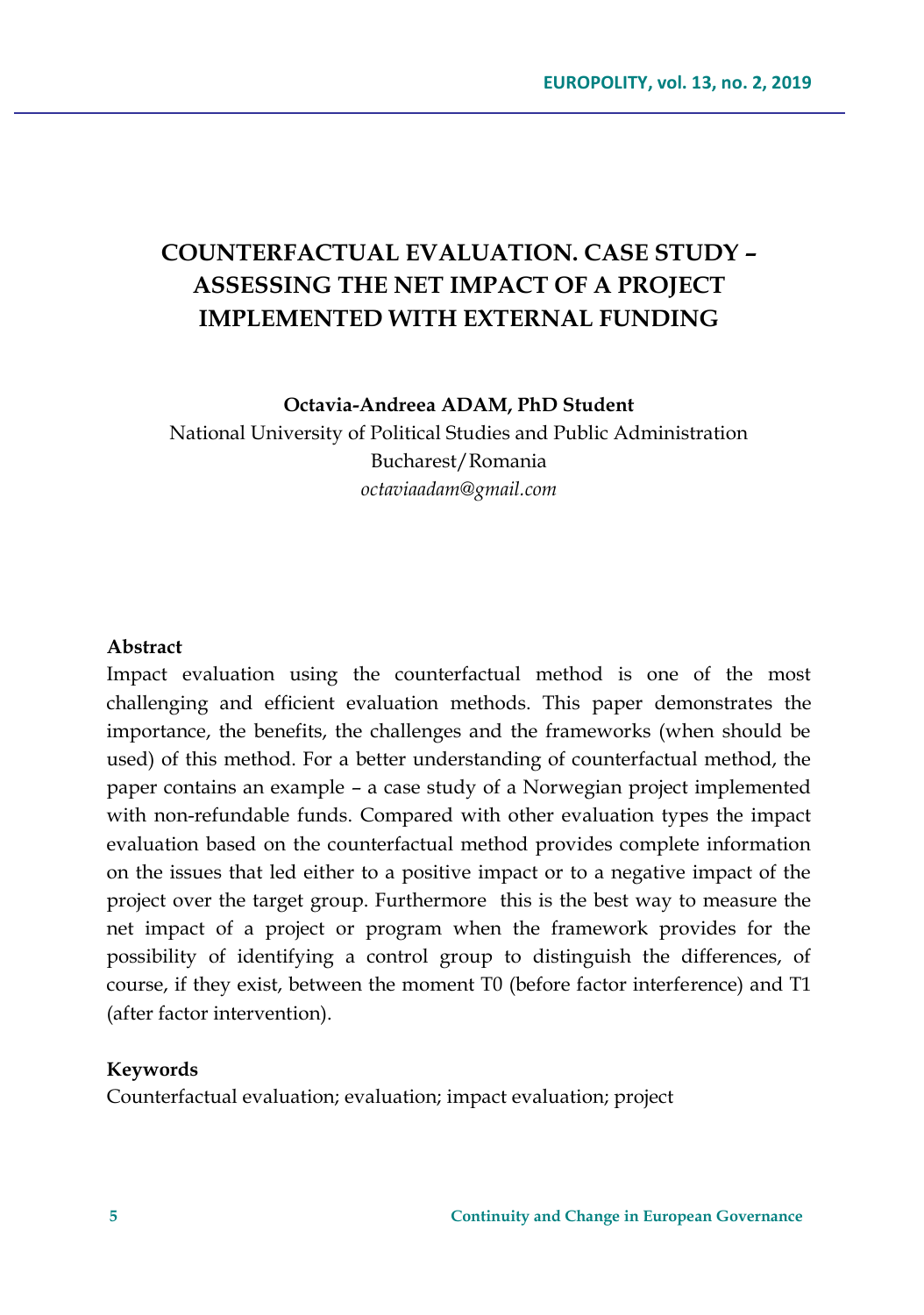Society is constantly changing wishing to register results that will lead to a development that meets the needs of citizens. In order to ensure progress, an analysis of what has been implemented, how it has been implemented, what has been achieved and in what proportion has reached the objectives set, what improvements may be made in the future is necessary. In order to generate new results (projects, programs, policies, etc.), this analysis must be systematic, based on concrete and relevant data in the field, in other words - conducting an evaluation. A society in search of an evaluation is one that prefers rational thinking and critical research of tradition, ideology and prejudice (Shaw, Greence and Mark 2006, 143).

According to the definition provided by the World Bank, impact evaluation is a particular type of evaluation that attempts to answer questions of cause and effect. Unlike general evaluations, which can answer many types of questions, impact evaluation are structured around a single particular type of question: What is the impact (or causal effect) of a program on an outcome of interest? (Gertler, Martinez, Premand et all. 2011, 7-8). It seeks changes that can be directly attributed to the program, therefore, the focus falls on causality and attribution, being the distinguishing sign of the impact evaluation. Impact evaluation is of two types: impact evaluation based on program theory and counterfactual impact evaluation.

The first type of impact evaluation I have outlined above, the one based on program theory, involves examining the assumptions underlying the causal chain from inputs to results and impact. In other news, an impact evaluation based on program theory answers the question: why does a particular program work?

The impact evaluation based on program theory is based on a set of key principles, these are: program theory (the causal chain); understanding the context; anticipation of heterogeneity; rigorous impact evaluation using a credible counterfactual; rigorous realization of a factual analysis; the use of mixed methods (White 2009, 7).

An impact evaluation, the second type of evaluation, is based on a counterfactual analysis that compares what would have happened in the absence of an intervention on the actual results that appear during the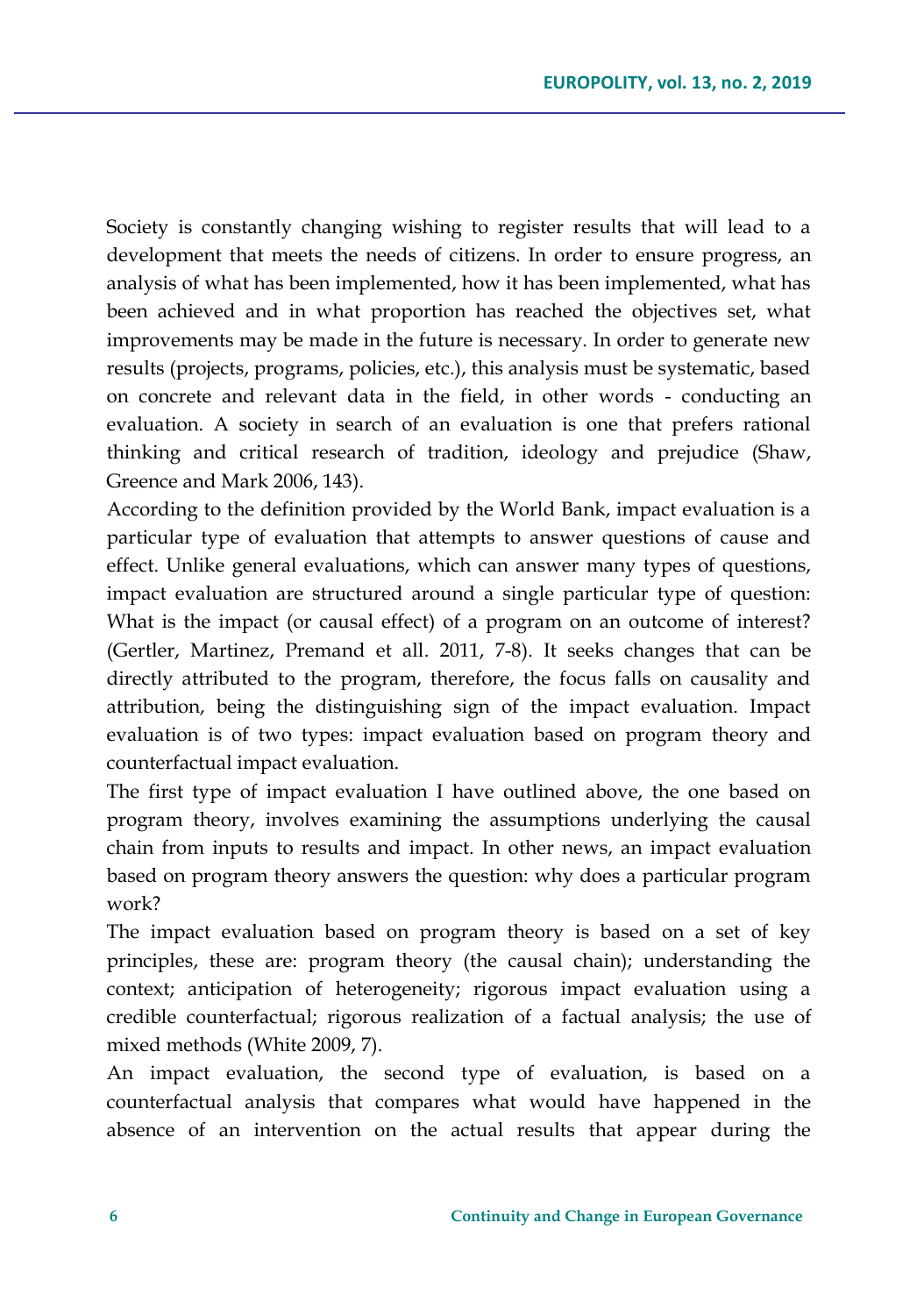intervention. The impact evaluation can also compare the results of a particular intervention with those of a different intervention.

Figure 1 presents, in the form of a scheme, which involves the counterfactual evaluation: The intervention takes place in time t, when the level of our interest result is Yt. After the

intervention, the result of the interest becomes  $Y1$  t + 1, while it would have been only  $Y0$  t + 1 without the intervention. The latter is the counterfactual value of Y.



You might wonder why should you use this kind of evaluation because is not an easy or a cheap one. Identifying correctly the problems that programs are facing in implementation stage that blocks the impact expected in the beginning takes time and resources. Currently our objective is to implement programs and strategies cost-efficient oriented, that have clear and sustainable impacts.

Is it worthy? Sure, it does if you really want to make a change. It is better to use a costly method of evaluation if it helps you to reduce the risk of allocating money in a field/ aria/direction who cannot reach the impact expected. For example, an evaluation based on objectives can tell you if the program was successful or not by checking if, the activities took place but that does not mean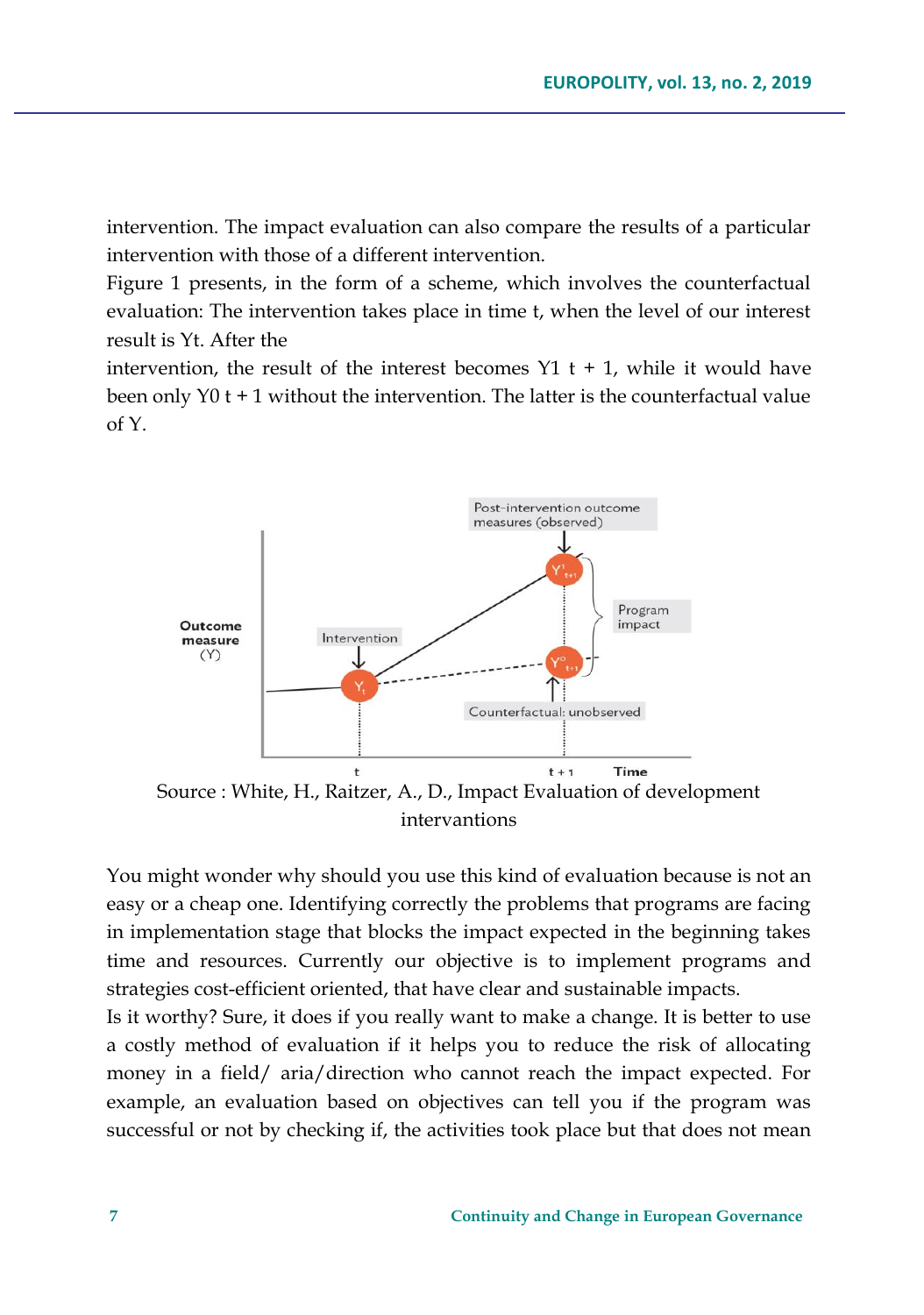the program had a real positive impact for the target group/community. In this case, what will be the point of keep implementing it?

Of course, there are a lot of challenges that comes with this type of evaluation but in the same time there are several benefits, provides answers: on the effects on short, medium and long-term outcomes; of the causal link between an intervention and outcomes; where interventions are made effective; what drives change in the program/ strategy.

One of the biggest challenges in this type of evaluation is the identification of the control group. Why is it challenging? Because its characteristics, from a statistical point of view, must be as similar as "faithful" with those of the group on which the estimators / factors act before the intervention. The more similar the two groups are, the more a real, clear picture can be obtained about the impact within the program / project.

Although it is impossible to identify a group identical to the main one, even biologically speaking, there are three criteria that must be taken into account when making the selection in order for it to be valid. First, the average characteristics of the treatment group and the comparison of the group must be identical in the absence of the program (for example, age, area of origin, school situation, financial situation, etc.). Second, treatment should not affect the comparison group, directly or indirectly. Third, the results of the units in the control group should change in the same way as the results in the treatment group, if both groups received the program (or not). In this respect, the treatment and control groups should be reacted to the same program (Gertler, Martinez, Premand et all 2011, 52).

Another big challenge in using this type of evaluation is that whereas the outcomes of the program being evaluated are observable (although not always easily identified or measured), the outcomes in the absence of the program, at least in principle, are counterfactual and not observable. This situation requires that the evaluation design provide some basis for constructing a credible estimate of the outcomes for the counterfactual conditions. In order to identify the most suitable counterfactual, the evaluation study must be designed to account for the circumstances of the particular program being evaluated, the nature of its target population, the outcomes of interest, the data available, and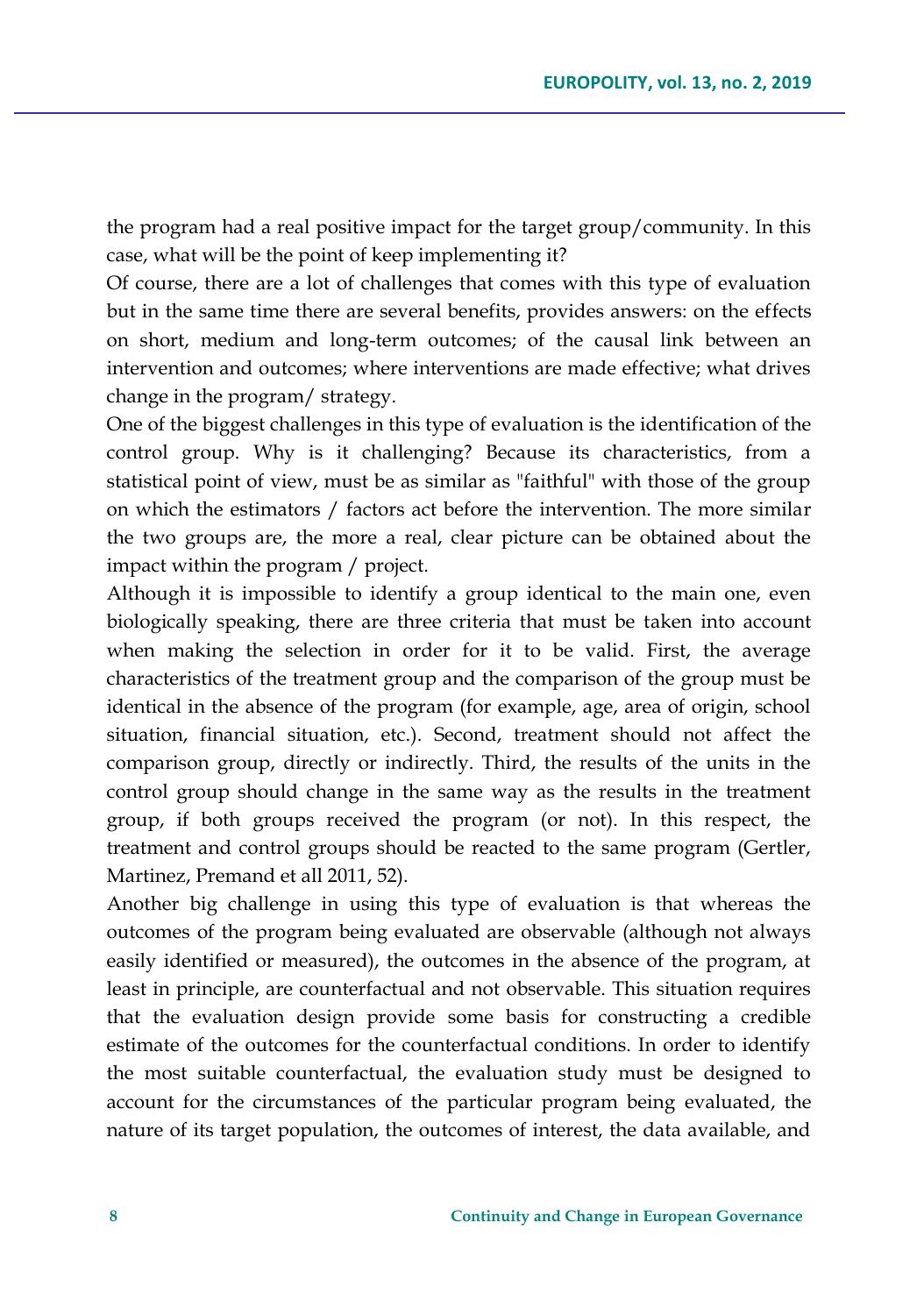the constraints on collecting new data. As a result, it is difficult to define a 'best' design for impact evaluation a priori. Rather, the task for the evaluator is to identify the best design for a particular program under the particular conditions when the evaluation is undertaken (Cummings 2006, 7).

Where can be used counterfactual evaluation? It should be used in the policy making process. The last stage of the policy making process is "Policy evaluation and change" – where the main goal is to make sure the programs that were created are working properly and are meeting the requirements, if it will keep running or the funding will be stopped. When it comes to make decisions whether to continue or not with a program, you need facts, real data all collected from the field (qualitative or quantitative) and the perfect frame is impact evaluation. Especially when it comes to public policies targeting social aria like (NEETS, disadvantaged children, insertion on the labour market of young people, training courses, homeless people etc.), it is easy to measure the impact with counterfactual evaluation.

Another pro argument for using this type of evaluation in the process of policymaking, can generate unexpected results when you have control and treatment group. On the other hand, you have to be aware that it can provide information only in a certain time, it is unrepeatable.

In the same time, counterfactual evaluation is needed (if can be used) when you do not have updated information and you have nothing to compare before T1. The policy has a positive impact compared with what? How can you know if what you measure are results from the policy or other factors had interfered?

For a better understanding of how counterfactual evaluation works, bellow is a very good example where you can see the theoretical part put into practice (the steps, the challenges, the approach). The following case study even if is about a project, it is a very good starting point for an evaluation on a bigger scale.

#### **1.CASE STUDY**

The overall objective of the project is to increase the school integration and social inclusion for 400 children at risk in Bucharest, by providing extracurricular educational programs and psycho-pedagogical counselling.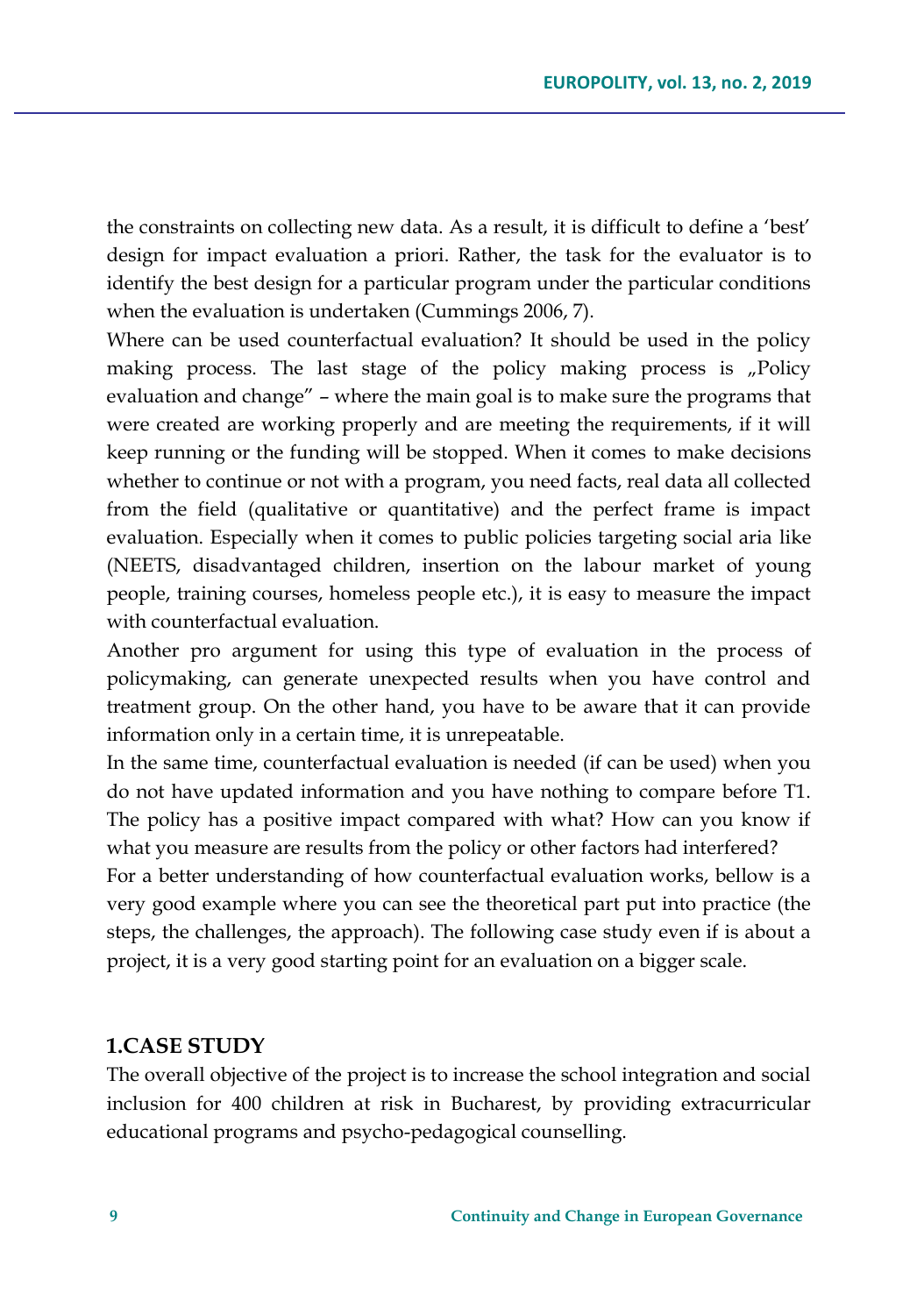The main activities of the project consisted in organizing psycho-pedagogical counselling sessions (self-knowledge, health education, emotions and communication, school and professional orientation), training sessions (dance, painting, sports and theater), parenting counselling sessions. / tutors / legal representatives of the children from the project, group information sessions, addressed to teachers, training experts, counsellors from the educational units from which the target group is selected, mountain and sea camps for children. The purpose of the evaluation is to determine the impact that the activities of the project have on the target group.

### **1.1 Evaluation questions**

| <b>Evaluation questions</b> |                     | Indicators                              | Collection methods           |
|-----------------------------|---------------------|-----------------------------------------|------------------------------|
| 1.                          | Did the project     | the level of knowledge                  |                              |
|                             | activities have an  | before<br>starting<br>the               | Questionnaire                |
|                             | impact on the       | activities                              | Observation                  |
|                             | target group?       | level of knowledge after<br>$\bullet$   | Interview                    |
|                             |                     | completing activities                   |                              |
| 2.                          | Will the results of | the level of knowledge<br>$\bullet$     |                              |
|                             | the implementation  | before<br>starting<br>the               | Questionnaire                |
|                             | of the project      | activities                              | Interview                    |
|                             | continue after its  | level of knowledge after<br>$\bullet$   |                              |
|                             | completion?         | completing activities                   |                              |
| 3.                          | Are there any       | The number of factors that<br>$\bullet$ |                              |
|                             | external factors    | have positively influenced              |                              |
|                             | that have           | achievement<br>the<br>οf                |                              |
|                             | influenced the      | objectives                              | Questionnaire<br>Observation |
|                             | fulfillment or non- | The number of factors that              |                              |
|                             | fulfillment of      | negatively influenced the               |                              |
|                             | objectives?         | achievement of goals                    |                              |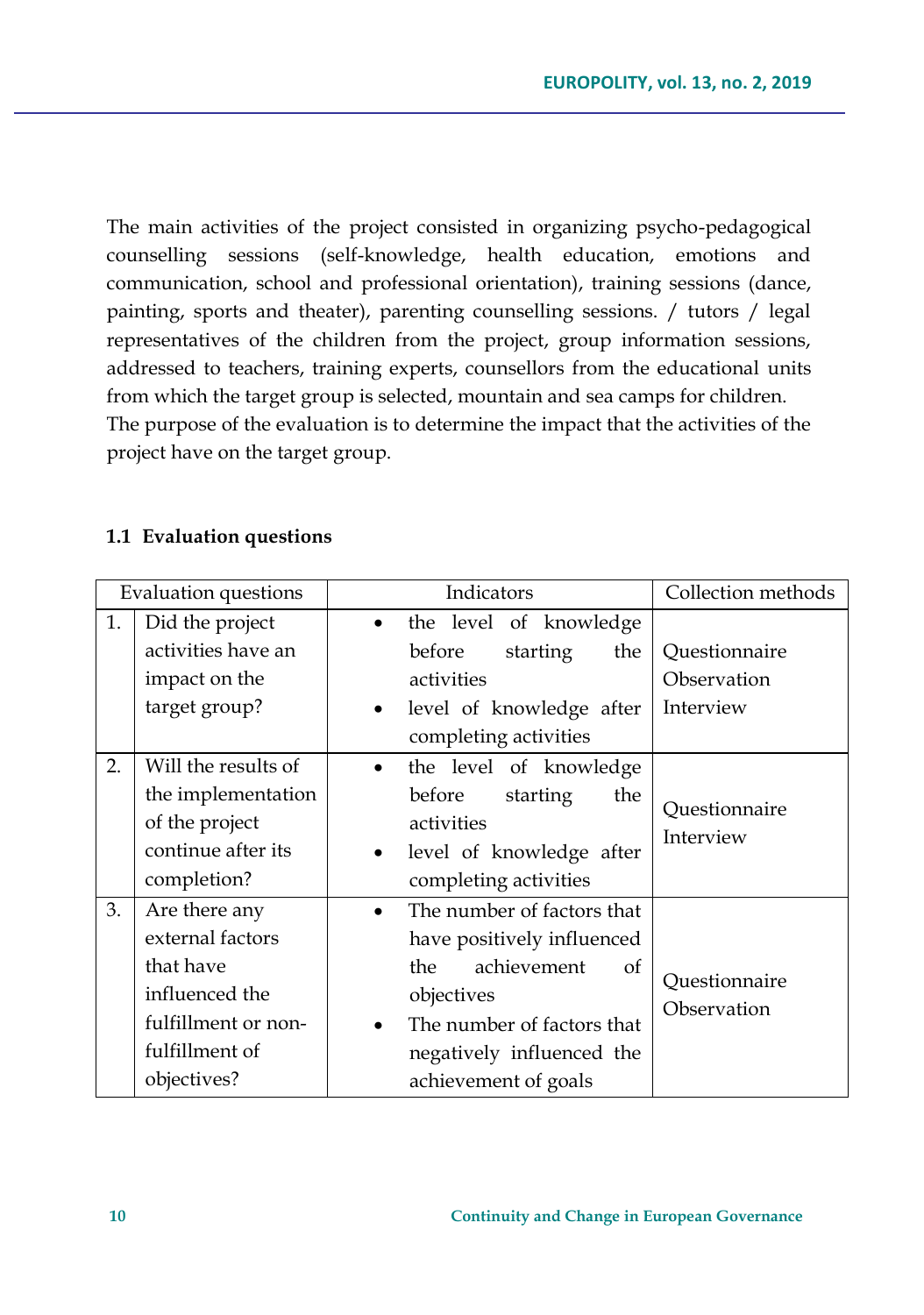## 1.2 Methodology

#### **Target group selection**

The target group consists of 15 beneficiaries, representing 9% of the people enrolled so far (May 2018) in the project. The selection was randomly made from the database using a free online selection. I chose this approach because I could not identify a number of common factors (age, educational unit, etc.) so that, by taking them into account, other equally important factors (material situation, structure family, etc.) will be excluded.

Regarding the control group, each beneficiary is assigned a "correspondent", the main factors that were taken into account are: age, unit of education, gender.

#### **Tools used**

In the evaluation were used both the qualitative tools - the interview and the observation, as well as the quantitative tools - the questionnaire.

The questionnaire was used on both the target group and the control group. This was applied for both groups twice - at the beginning and at the end of the activities - in order to measure the level of knowledge and observe the possible differences.

The questionnaires were self-administered, thus eliminating the filtering of information by another person - the investigative operator. At the same time, in the absence of an outsider - the operator - subjects are likely to be more willing to answer questions (Cummings 2006, 232), especially as project beneficiaries are children and the presence of an unfamiliar person is causing some discomfort. Also, self-administration of the questionnaires reduced the time and resources.

The questionnaire was composed of several types of questions, even graphical images, because it was conceived on the basis of the course supports that the beneficiaries were going to use through within the project, namely: the human body's secrets, the feast of emotions, the fun math, the art of watercolor, fitness and nutrition, entrepreneurship and financial education, communication, nature secrets and graphics. Also, the questions were adapted to the age and needs of the beneficiaries.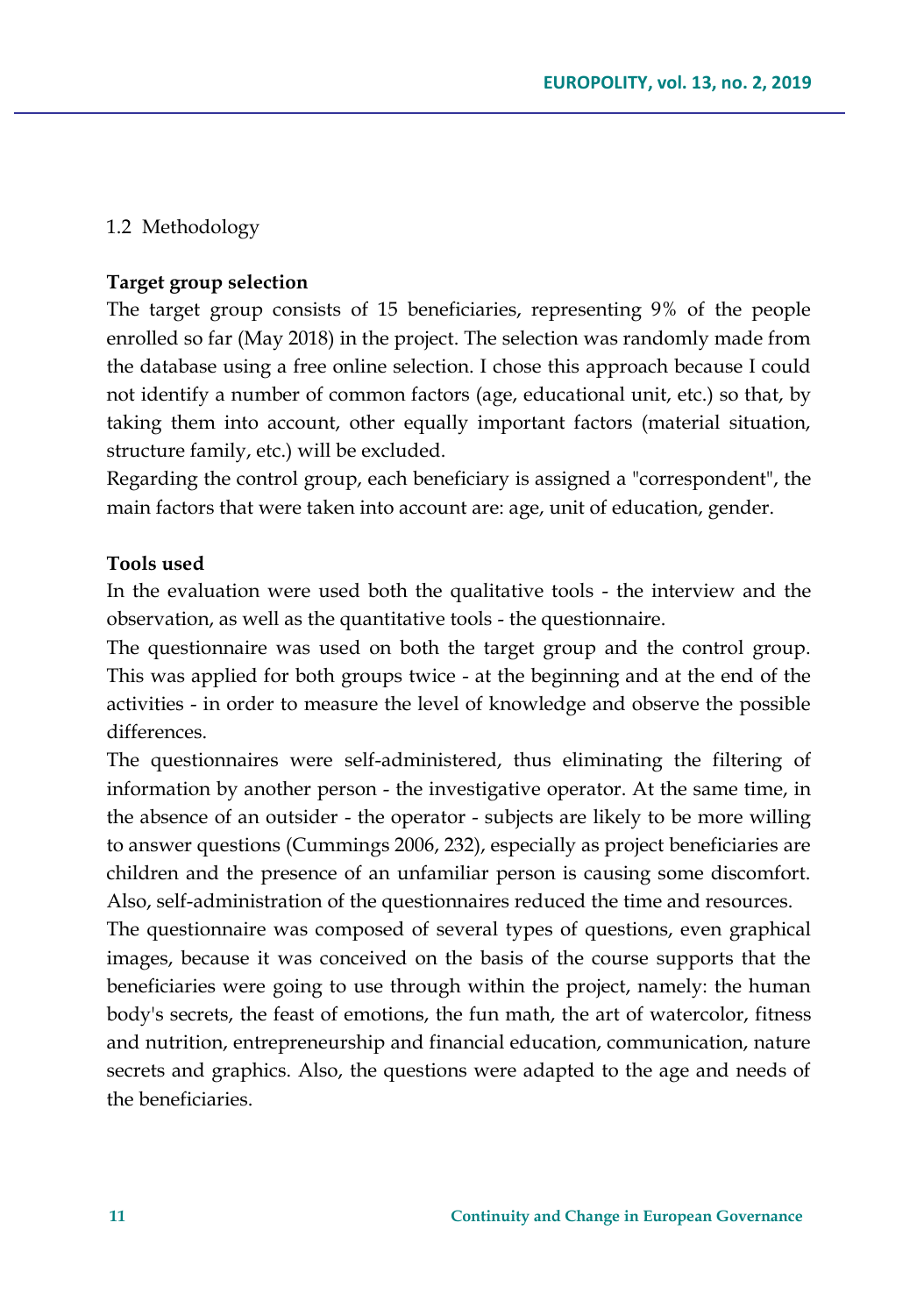In this evaluation, the observation is systematized (explicitly uses plans for selecting, recording and coding the data), fieldwork (on the site of activities) and participatory (the researcher is present in the collectivity studied and participates as much as possible in activities, integrates into the community). A series of four interviews were conducted, three of them with project trainers and the fourth with one of the counsellors. This option was chosen because there are eight trainers and two counsellors, and the beneficiaries have 16 hours of training and only 2 hours of counselling.

#### 1.3 Evaluation Report

#### Validity of the control group

In the first chapter, in the presentation of the theoretical framework, it is specified that a control group that can be considered valid must meet a minimum of three criteria / characteristics. The first aspect refers at the mean of characteristics of the treatment group and the mean of characteristics the control group - it should be the same in the absence of the program. In the following, these characteristics will be analysed: gender, age and educational unit.



## a. Gender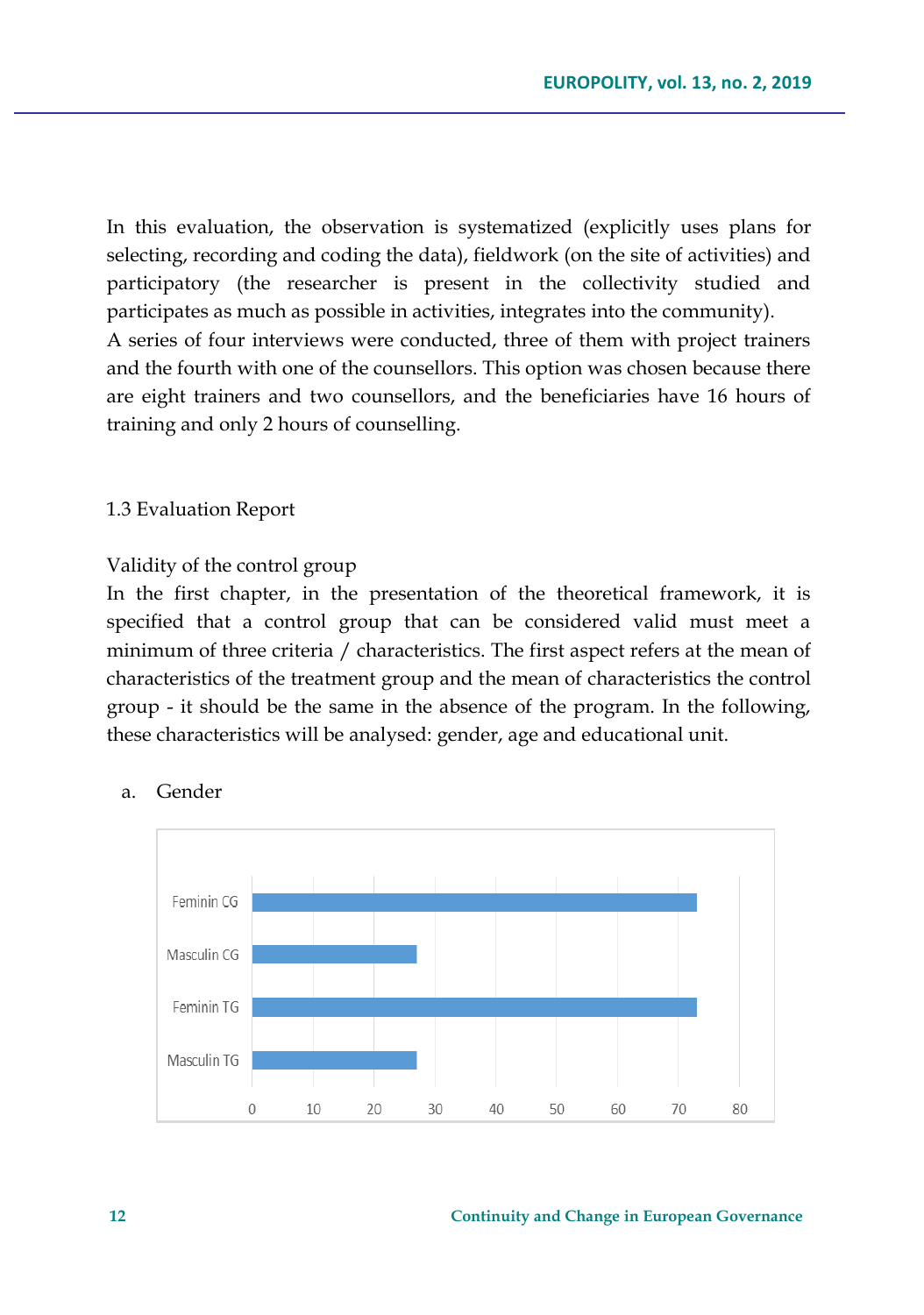As can be seen, both in the treatment and control groups, the percentages, in terms of gender, are the same. It can also be noticed that the proportion among female participants is approximately three times higher than the one of male participants.

b. Age (mean)

| Control group   | 12,1(3) |
|-----------------|---------|
| Treatment group | 12,1(3) |

The mean age in both the treatment group and the control group is the same. Thus, a balanced participation is observed in both the control group and the treatment group.

c. Educational unit

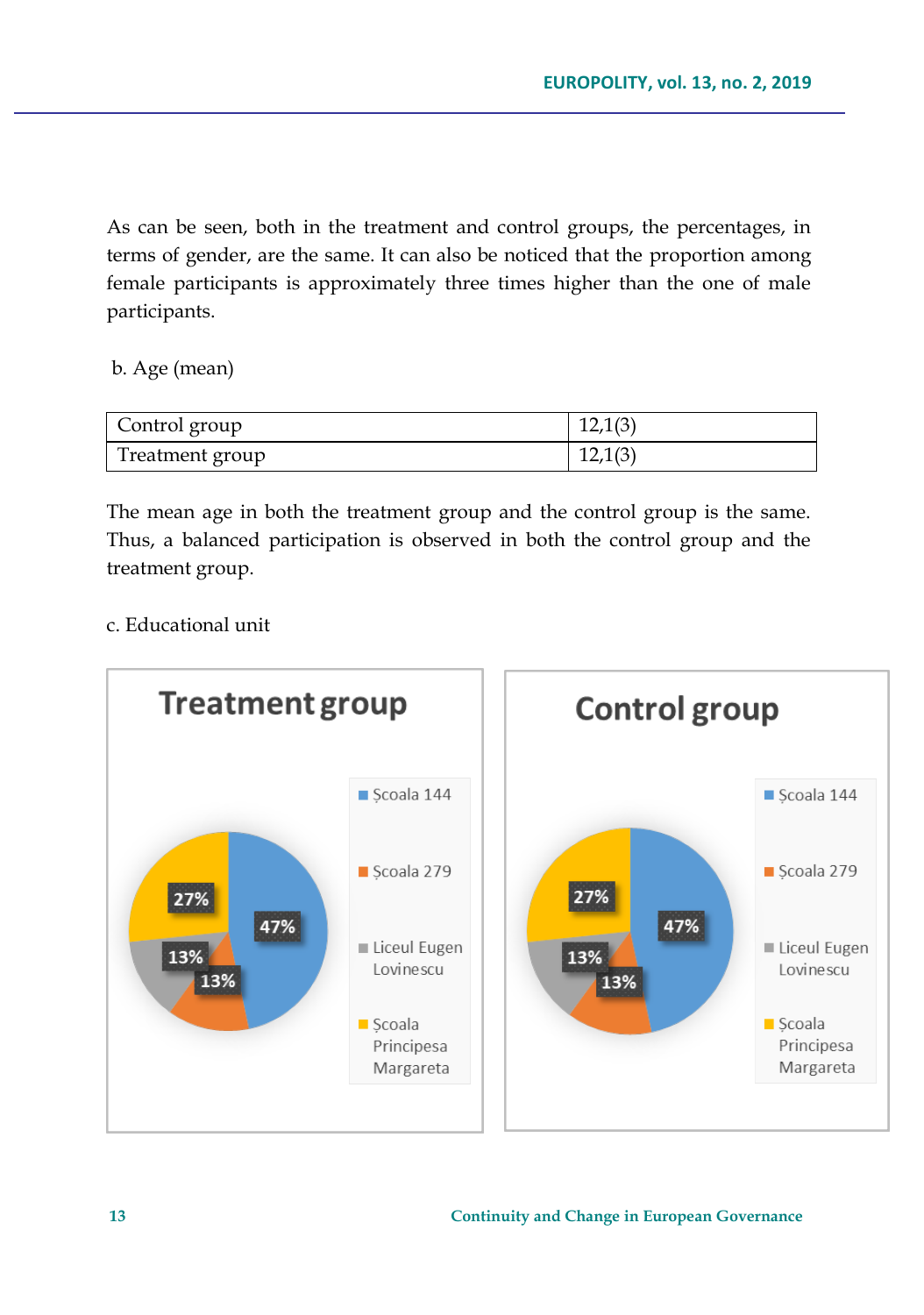Concerning the educational unit, in the two groups the percentages are the same because the selection of the control group was made in the mirror according to the three aspects presented above: gender, age and educational unit.

The second aspect assumes that the treatment does not have direct or indirect effects on the control group. In the present case, training and counselling classes took place at the premises of the partner organizations and not in the educational establishments. Thus, there were no direct or indirect effects of the courses on the control group.

The third aspect refers to the fact that the same results should be obtained in both groups if the factor would apply.

| I am aware of what I feel in<br>different situations | To a<br>small<br>extent | To<br>some<br>extent | To a<br>moderate<br>extent | To a<br>great<br>extent | To a<br>very<br>great<br>extent |
|------------------------------------------------------|-------------------------|----------------------|----------------------------|-------------------------|---------------------------------|
| Treatment group T0                                   | 14%                     | 13%                  | 20%                        | 40%                     | 13%                             |
| Treatment group T1                                   | $0\%$                   | $0\%$                | 36%                        | 46%                     | 18%                             |
| Control group T0                                     | 18%                     | $0\%$                | 23%                        | 24%                     | 35%                             |
| Control group T1                                     | 20%                     | $0\%$                | 33%                        | 27%                     | 20%                             |

After analysing the answers given by the participants in the two groups to the statement "I am aware of what I feel in different situations", it is noticed that the participants in the treatment group became more aware of what they feel in different situations. If at the time T0 14% of them stated that they were aware of what they felt very little and 15% of them to a small extent at the time of T1 none of the respondents stated that they were aware of what they felt in some cases "To a very small extent" or "to a lesser extent". The response that recorded the highest percentage increase was "average". At the same time, participants in the control group have become less aware of what they feel in different situations. If at the time T0 - 35% of them said they were very conscious at the time T1, the percentage dropped by 15%.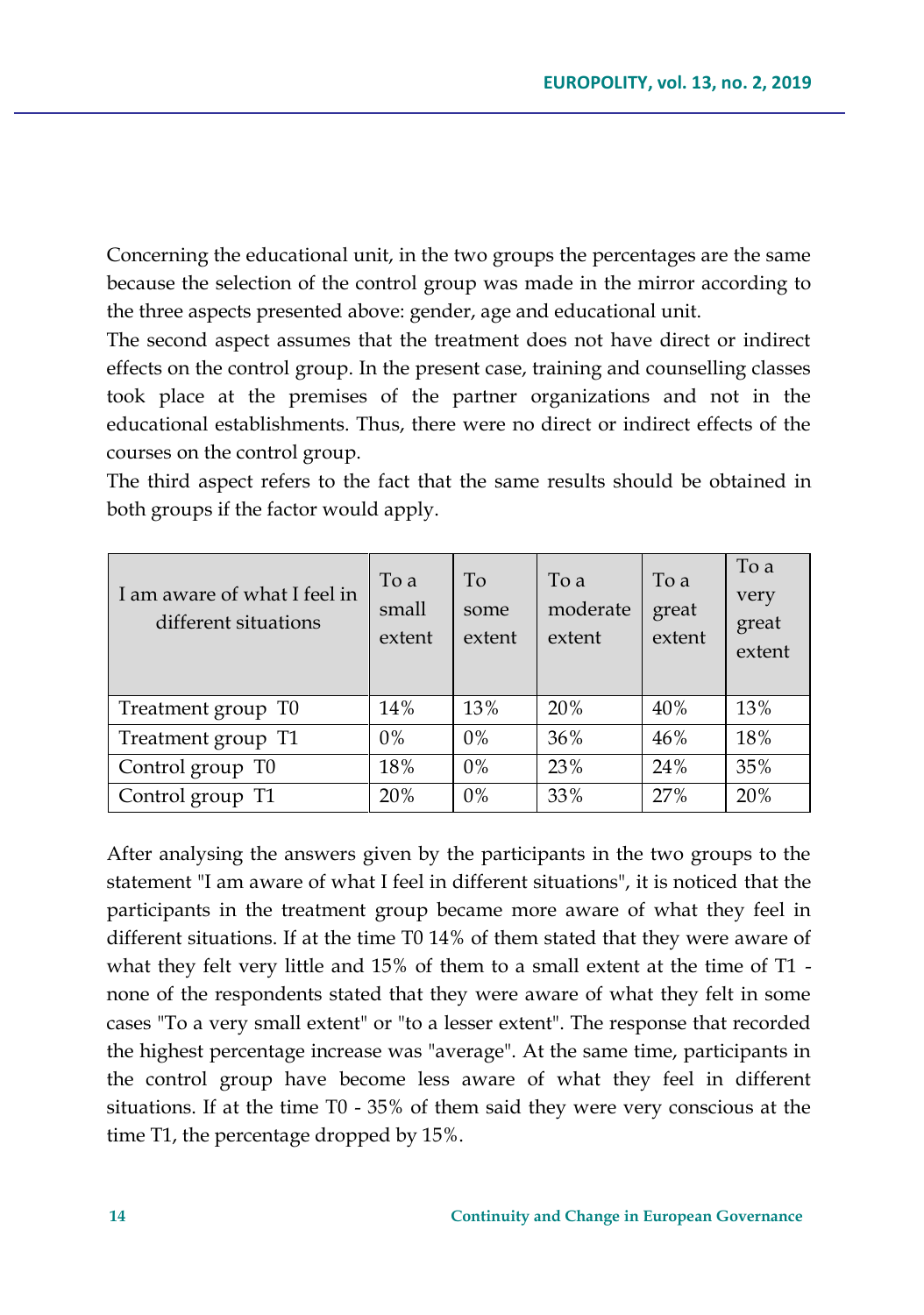| I easily manage unpleasant<br>emotions. | To a<br>small<br>extent | To<br>some<br>extent | To a<br>moderate<br>extent | To a<br>great<br>extent | To a<br>very<br>great<br>extent |
|-----------------------------------------|-------------------------|----------------------|----------------------------|-------------------------|---------------------------------|
| Treatment group T0                      | $7\%$                   | 20%                  | 33%                        | 20%                     | 20%                             |
| Treatment group T1                      | $0\%$                   | 13%                  | 40%                        | 20%                     | 27%                             |
| Control group T0                        | 7%                      | 13%                  | 40%                        | 33%                     | 7%                              |
| Control group T1                        | $0\%$                   | 13%                  | 47%                        | 33%                     | 7%                              |

Regarding the statement "Easily manage unpleasant emotions", it appears that the treatment group records an increase of only 7%. It is also noted that, compared with previous analysis, this time, the control group did not record a decrease but an increase. If in T0 7% of respondents said they manage the "very little" and 40% of "average" unpleasant emotions, in T1 none of the respondents chose "to a very small extent", instead the "average" has grown by 7%.

| Assertive communication | To a<br>small<br>extent | To<br>some<br>extent | To a<br>moderate<br>extent | To a<br>great<br>extent | To a<br>very<br>great<br>extent |
|-------------------------|-------------------------|----------------------|----------------------------|-------------------------|---------------------------------|
| Treatment group T0      | 7%                      | 13%                  | 13%                        | 40%                     | 27%                             |
| Treatment group T1      | 6%                      | $0\%$                | 19%                        | 50%                     | 25%                             |
| Control group T0        | 20%                     | $0\%$                | 27%                        | 33%                     | 20%                             |
| Control group T1        | 26%                     | $0\%$                | 20%                        | 27%                     | 27%                             |

After analysing the responses of the participants in the two groups to the statement "Assertive communication", it is observed that within the treatment group there is an increase of several percent, while within the control group there is a decrease, which means that the participants from the treatment group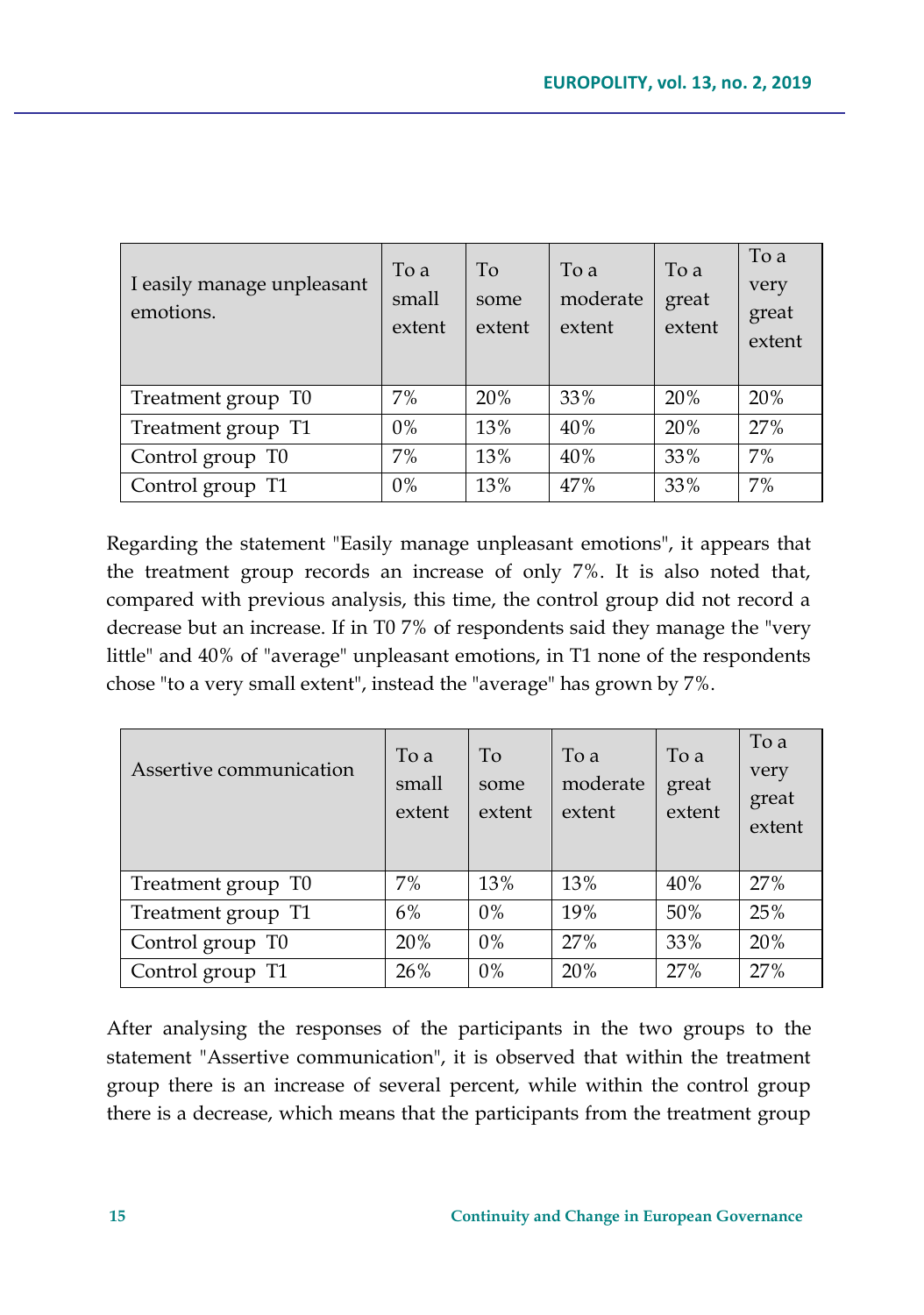has improved their communication skills, and the control group participants do not communicate as well. Also, within the control group, there is an increase among participants who claim to be very assertive.

| Voice volume – When you are in the<br>park at the playground. | Quietly | Normal | Loud |
|---------------------------------------------------------------|---------|--------|------|
| Treatment group T0                                            | $0\%$   | 33%    | 67%  |
| Treatment group T1                                            | 7%      | 60%    | 33%  |
| Control group T0                                              | $0\%$   | 60%    | 40%  |
| Control group T1                                              | $0\%$   | 60%    | 40%  |

Concerning the voice tonality that the participants should adopt at the playground, the treatment group also notices a change of behaviour if in T0 67% of them choose to speak loudly in T1, only 33% of them choose to do this, most of them in a proportion of 60%, choosing to speak normally. At the same time, there is no behavioural change within the control group, 60% of whom choose to speak normally and 40% speak loud.

| Voice volume - You have a<br>misunderstanding with your<br>colleague. | Quietly | Normal | Loud |
|-----------------------------------------------------------------------|---------|--------|------|
| Treatment group T0                                                    | 13%     | 47%    | 40%  |
| Treatment group T1                                                    | 20%     | 53%    | 27%  |
| Control group T0                                                      | 29%     | 57%    | 14%  |
| Control group T1                                                      | 33%     | 60%    | 7%   |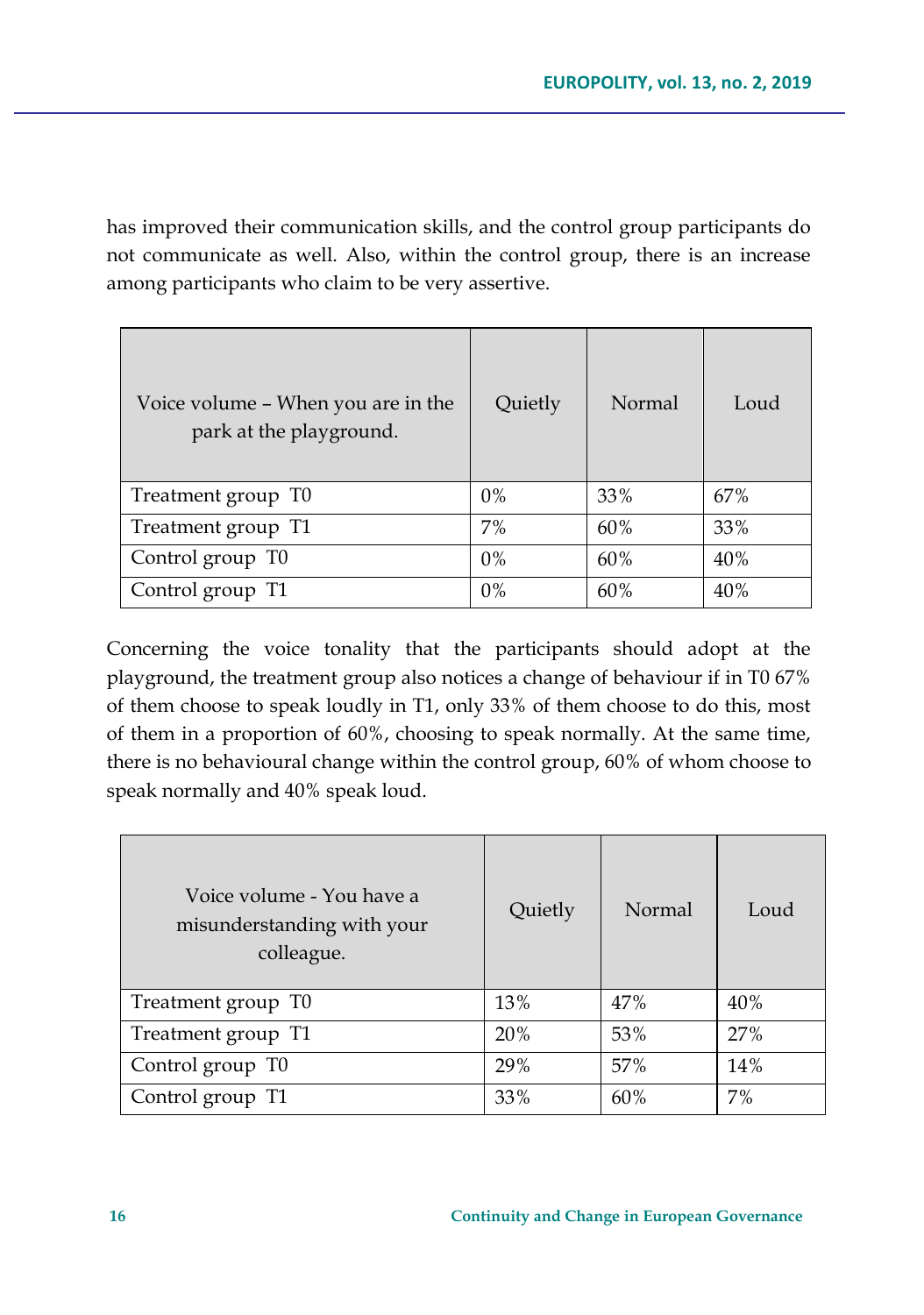As for the voice tonality that participants should adopt when they have a misunderstanding with their colleague, the participants in the treatment group in T0, the majority, 47% would speak normally, but in a proportion almost as high as 40% would talk loudly, while in Q1 only 27% of them would scream, 53% (a 6% increase over T0) would speak normal and 20% (with a 7%) would speak quietly. It is interesting to note that even within the control group changes are recorded in the same direction as in the treatment group - in T0 14% of them would be screaming, 57% would have spoken normal and 29% quietly, in T1 only 7% would choose to speak loudly, 60% speak normal and 33% quietly.

| I am strong if: I eat many sweets | <b>YES</b> | NO  |
|-----------------------------------|------------|-----|
| Treatment group T0                | 60%        | 40% |
| Treatment group T1                | 7%         | 93% |
| Control group T0                  | 27%        | 73% |
| Control group T1                  | 27%        | 73% |

As for the perception of the aspects that help the participants "to be strong" if they eat sweets, it is observed within the treatment group that the perception changes in T1 versus T0. If in T0 only 40% considered that sweets are not a good food, T1 increases by 53%. By comparison, there is no change in sweat perceptions within the control group, with 73% of the participants considering that they do not help you to be strong.

| I'm strong if: I do sport regularly | <b>YES</b> | NO  |
|-------------------------------------|------------|-----|
| Treatment group T0                  | 87%        | 13% |
| Treatment group T1                  | 80%        | 20% |
| Control group T0                    | 80%        | 20% |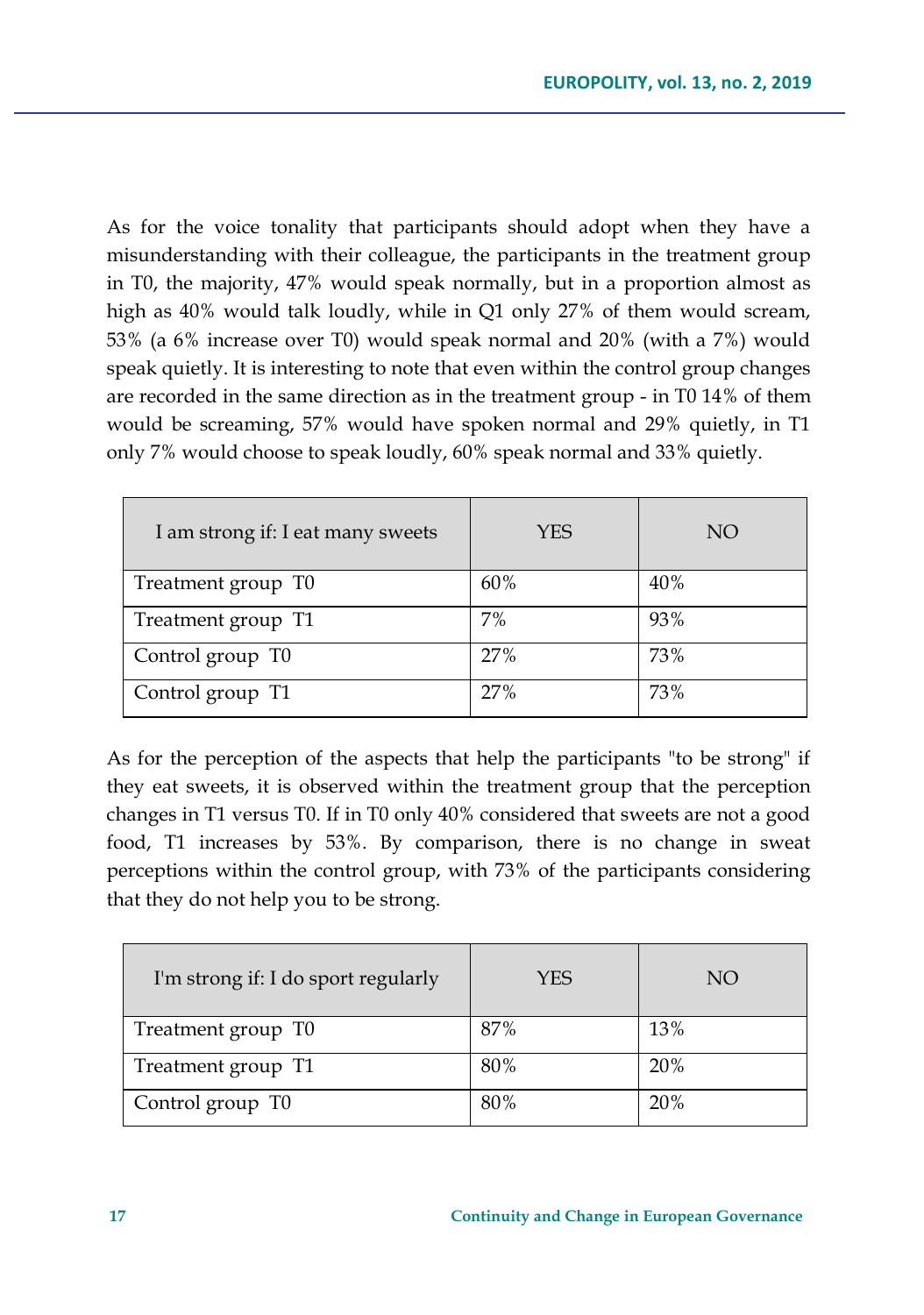| Control group T1 | 73% | 27% |
|------------------|-----|-----|
|                  |     |     |

As for the perception of the issues that help participants "to be strong" if they do sport regularly, both the treatment group and the control group have the same situation. In both groups, the number of participants who consider that sport is beneficial drops from T0 to T1.

| I'm strong if: I rest when I feel tired | <b>YES</b> | NO <sub>1</sub> |
|-----------------------------------------|------------|-----------------|
| Treatment group T0                      | 87%        | 13%             |
| Treatment group T1                      | 93%        | 7%              |
| Control group T0                        | 80%        | 20%             |
| Control group T1                        | 87%        | 13%             |

As for the perception of aspects that help participants "to be strong" if they are resting when they are tired, both the participants in the treatment group and the control group experience the same perceptions of perception. The number of participants who feel stronger if they rest when they feel tired increases from T0 to T1, in both cases by 7%.

| I'm strong if: I attack the ones who<br>are weaker than me. | YES | NO  |
|-------------------------------------------------------------|-----|-----|
| Treatment group T0                                          | 20% | 80% |
| Treatment group T1                                          | 7%  | 93% |
| Control group T0                                            | 7%  | 93% |
| Control group T1                                            | 13% | 87% |

As for the perception of aspects that help participants "to be strong" if they attack the weaker than them, the participants in the treatment group are making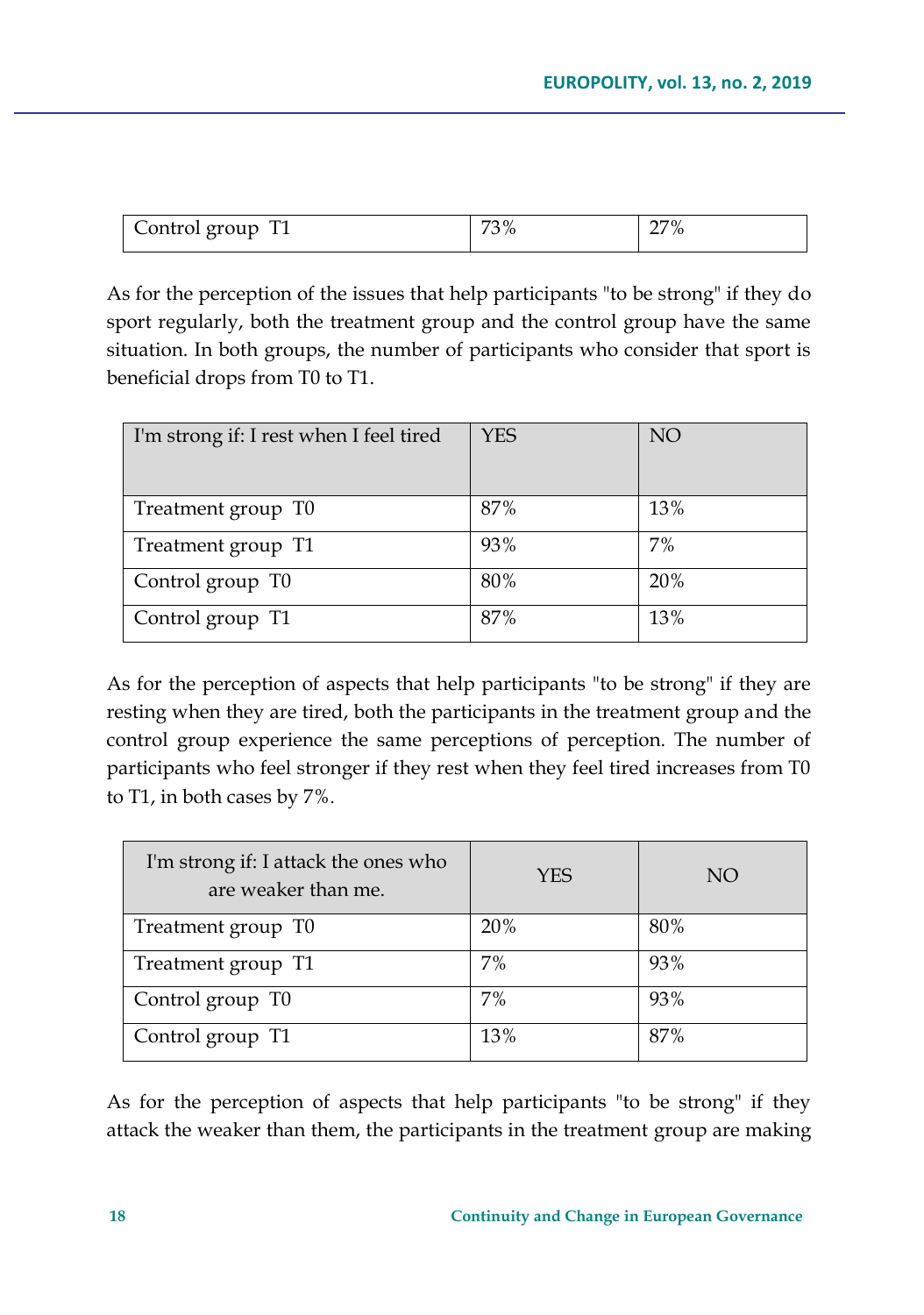positive attitude changes. If in T0 only 80% of them felt they did not feel stronger if they attacked the weakest, in T1 the percentage increases by 13%. On the other hand, in the control group, the situation is different, in T0 93% of them felt they did not feel stronger if they attacked the weakest, and in Q1 the percentage dropped by 6%.

| I'm strong if: I go the doctor to check<br>my health | <b>YES</b> | NO <sub>1</sub> |
|------------------------------------------------------|------------|-----------------|
| Treatment group T0                                   | 60%        | 40%             |
| Treatment group T1                                   | 73%        | 27%             |
| Control group T0                                     | 67%        | 33%             |
| Control group T1                                     | 73%        | 27%             |

As for the perception of aspects that help participants "to be strong" if they go to a doctor to check their health both within the treatment group and within the control group, there are differences in the same direction. In T1 there is an increase in the number of participants who consider that the regular doctor checks make them stronger, but the highest increase is recorded by the treatment group, 13% compared to the control group, 6%.

| Which of the following behaviours    |            |     |
|--------------------------------------|------------|-----|
| helps you have a good health: Sleeps | <b>YES</b> | NΟ  |
| between 7 and 9 hours per night      |            |     |
| Treatment group T0                   | 60%        | 40% |
| Treatment group T1                   | 80%        | 20% |
| Control group T0                     | 93%        | 7%  |
| Control group T1                     | 93%        | 7%  |

Regarding the attitudes of participants when it comes to behaviours that help them have good health in situations such as: sleeping between 7 and 9 hours per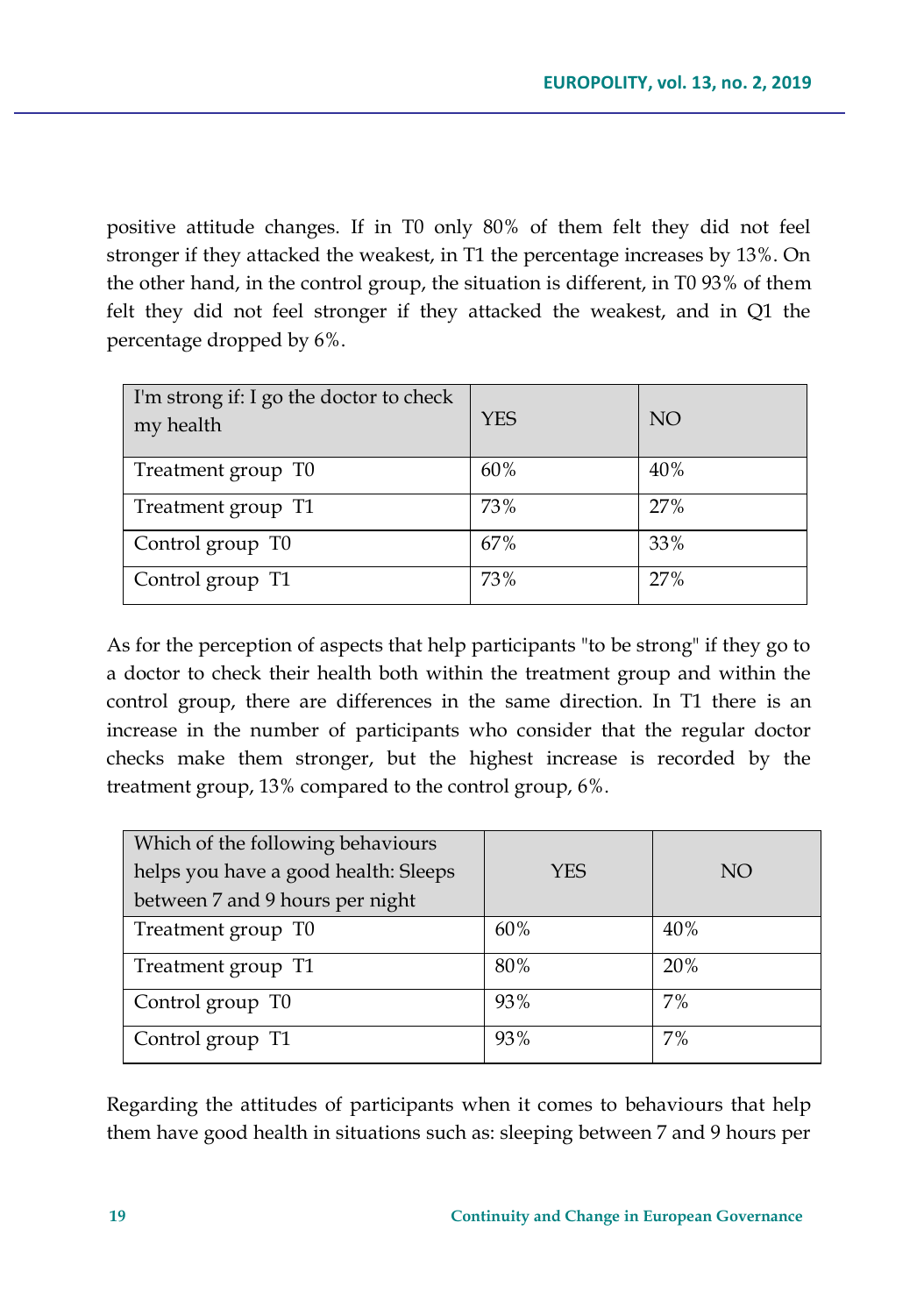night, positive changes are only recorded within the treatment group. In T0, only 60% of them considered that 7-9 hours of sleep per night contributed to good health, and in T1 their number increased by 20%. There are no changes in the control group, with a large majority, 93% considering that 7-9 sleep is beneficial for good health.

| Which of the following behaviours<br>helps you have a good health: I eat<br>regularly breakfast | YES | NO. |
|-------------------------------------------------------------------------------------------------|-----|-----|
| Treatment group T0                                                                              | 93% | 7%  |
| Treatment group T1                                                                              | 80% | 20% |
| Control group T0                                                                                | 87% | 13% |
| Control group T1                                                                                | 87% | 13% |

Regarding the attitude of the participants when it comes to behaviours that help them have a good health in situations such as: taking regular breakfast, as in the case above, changes are only recorded within the treatment group. This time, in T1, the number of participants who consider regular breakfast to help good health drops by 13% compared to T0. There are no changes in the control group, 87% consider that taking regular breakfasts contributes to good health.

| Which of the following behaviours  |            |     |
|------------------------------------|------------|-----|
| helps you have a good health: I to | <b>YES</b> | NO  |
| sports regularly                   |            |     |
| Treatment group T0                 | 87%        | 13% |
| Treatment group T1                 | 87%        | 13% |
| Control group T0                   | 87%        | 13% |
| Control group T1                   | 87%        | 13% |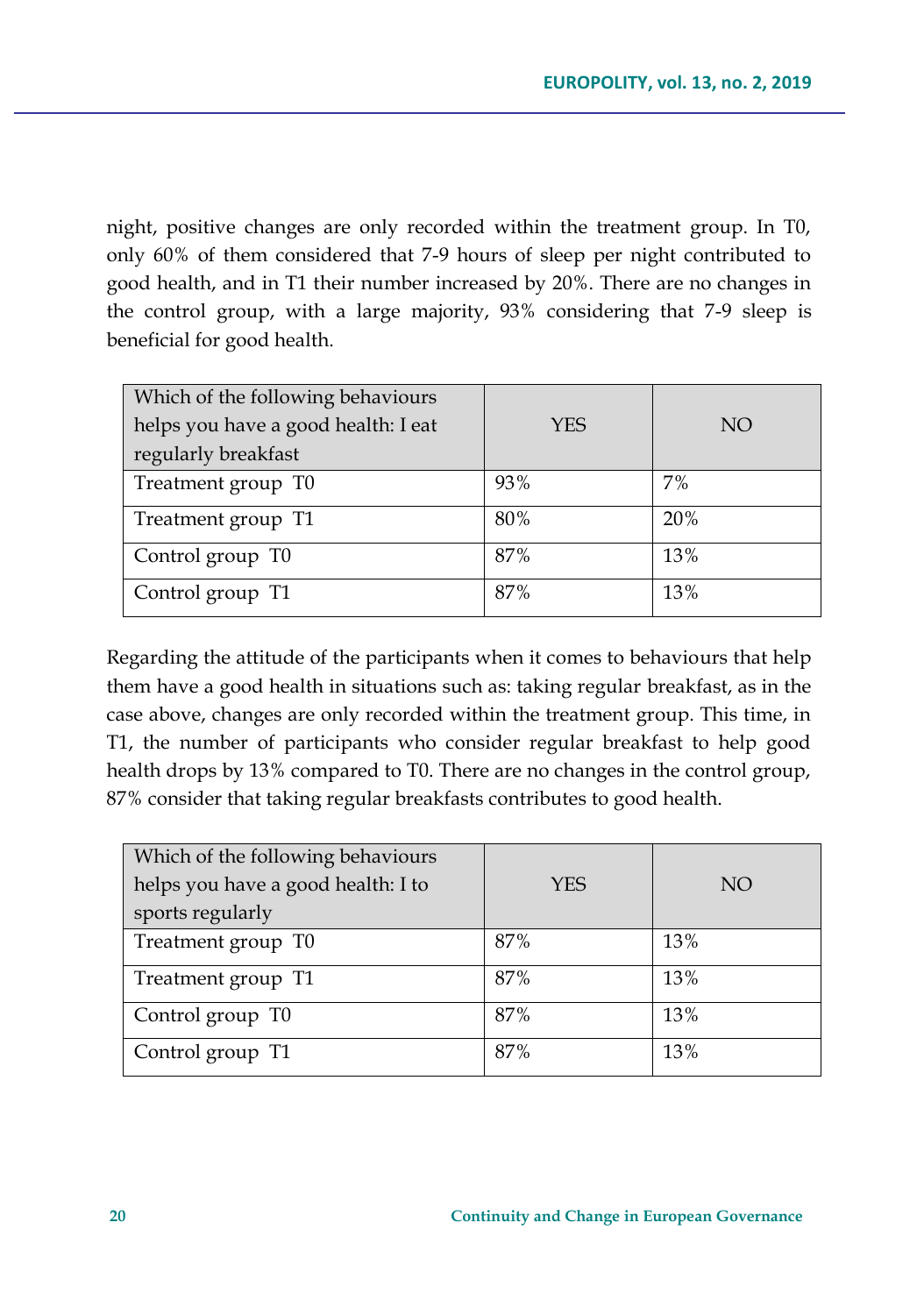As regards the attitude of the participants when it comes to behaviours that help them have good health in situations such as: they exercise regularly, both the treatment group and the control group have no changes, much, the percentages are identical in all four situations.

| Which of the following behaviours<br>helps you have a good health: I do<br>not drink alcohol | <b>YES</b> | NO. |
|----------------------------------------------------------------------------------------------|------------|-----|
| Treatment group T0                                                                           | 53%        | 47% |
| Treatment group T1                                                                           | 60%        | 40% |
| Control group T0                                                                             | 60%        | 40% |
| Control group T1                                                                             | 60%        | 40% |

As regards participants' attitudes when they refer to behaviours that help them have a good health status in situations such as alcohol consumption, changes are only recorded within the treatment group. The number of participants who consider that alcohol consumption does not contribute to good health decreases by 7% in T1. It is also noted that the percentages obtained in T1 for the treatment group are identical to those obtained in both T0 and T1 for the control group.

| Which of the following behaviours    |            |       |
|--------------------------------------|------------|-------|
| helps you have a good health: I walk | <b>YES</b> | NO.   |
| in the nature                        |            |       |
| Treatment group T0                   | 73%        | 27%   |
| Treatment group T1                   | 80%        | 20%   |
| Control group T0                     | 100%       | $0\%$ |
| Control group T1                     | 100%       | $0\%$ |

Regarding the attitude of the participants when it comes to behaviours that help them have good health in situations like: I walk in nature, only within the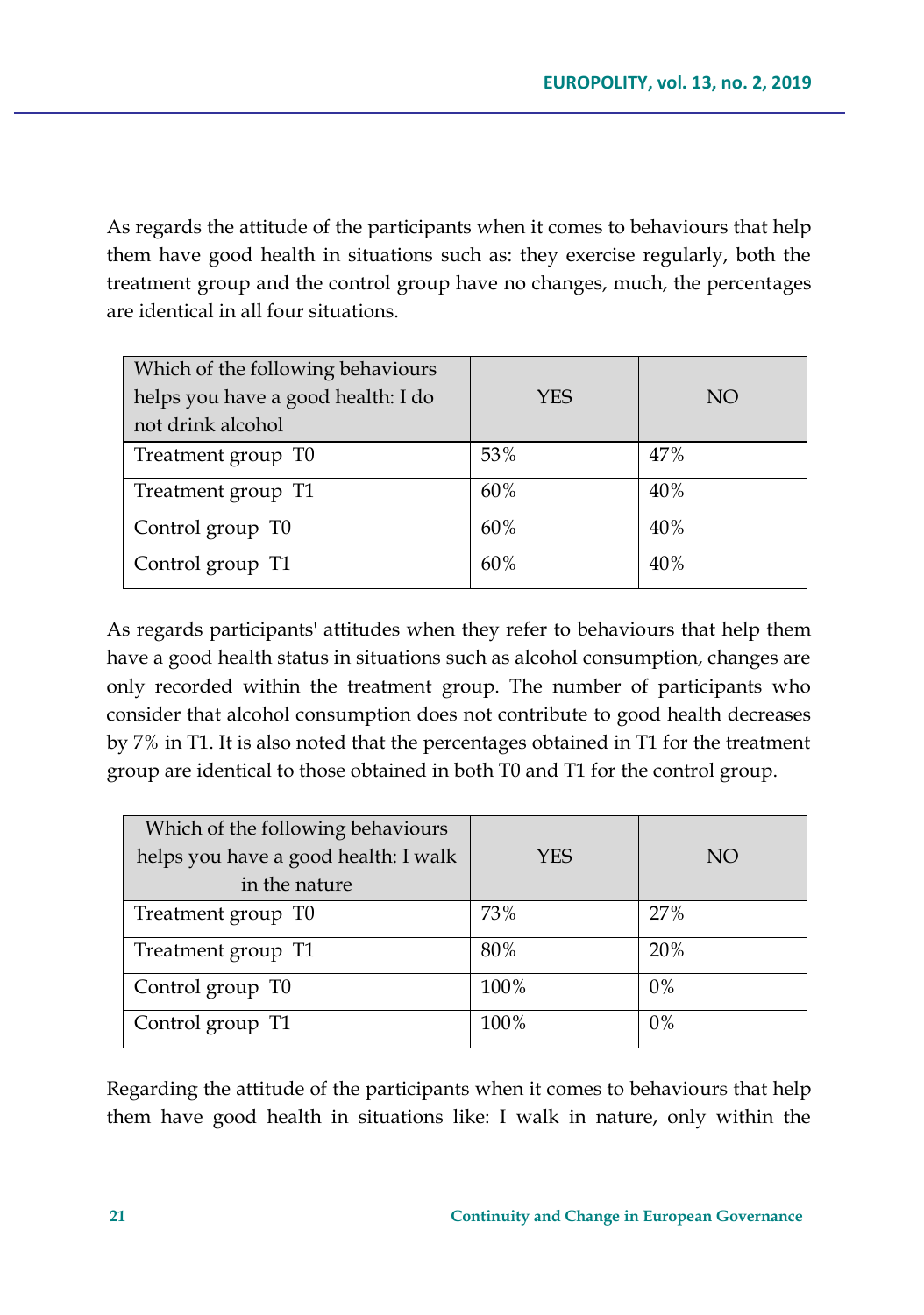treatment group there is an increase of 7% of T0 in T1 of the participants who think walking in nature helps to help you have a good health. Among the participants in the control group there are no changes, both in T0 and T1 they consider, in a 100% proportion, that walking in kind contributes to good health.

| Which of the following behaviours<br>helps you have a good health: I'm<br>going to regular medical check-ups | YES | NO. |
|--------------------------------------------------------------------------------------------------------------|-----|-----|
| Treatment group T0                                                                                           | 47% | 53% |
| Treatment group T1                                                                                           | 67% | 33% |
| Control group T0                                                                                             | 60% | 40% |
| Control group T1                                                                                             | 80% | 20% |

Regarding the attitudes of participants when it comes to behaviours that help them have good health in situations like: going to regular medical check-ups, there are changes in both groups. Note that both in the treatment group and in the control group, the percentage of those who feel that such an attitude is beneficial in order to have good health is the same - 20%.

| Check to what extent (from 1- very    |       | $\mathfrak{D}$ | 3   | $\overline{4}$ | 5   |
|---------------------------------------|-------|----------------|-----|----------------|-----|
| little, to 5 - very much) you know    |       |                |     |                |     |
| and practice the good skills for your |       |                |     |                |     |
| health: I protect myself from risks   |       |                |     |                |     |
| and dangers                           |       |                |     |                |     |
| Treatment group T0                    | $0\%$ | 13%            | 20% | 47%            | 20% |
| Treatment group T1                    | $0\%$ | 13%            | 13% | 40%            | 34% |
| Control group T0                      | $0\%$ | 12%            | 19% | 31%            | 38% |
| Control group T1                      | $0\%$ | $7\%$          | 27% | 33%            | 33% |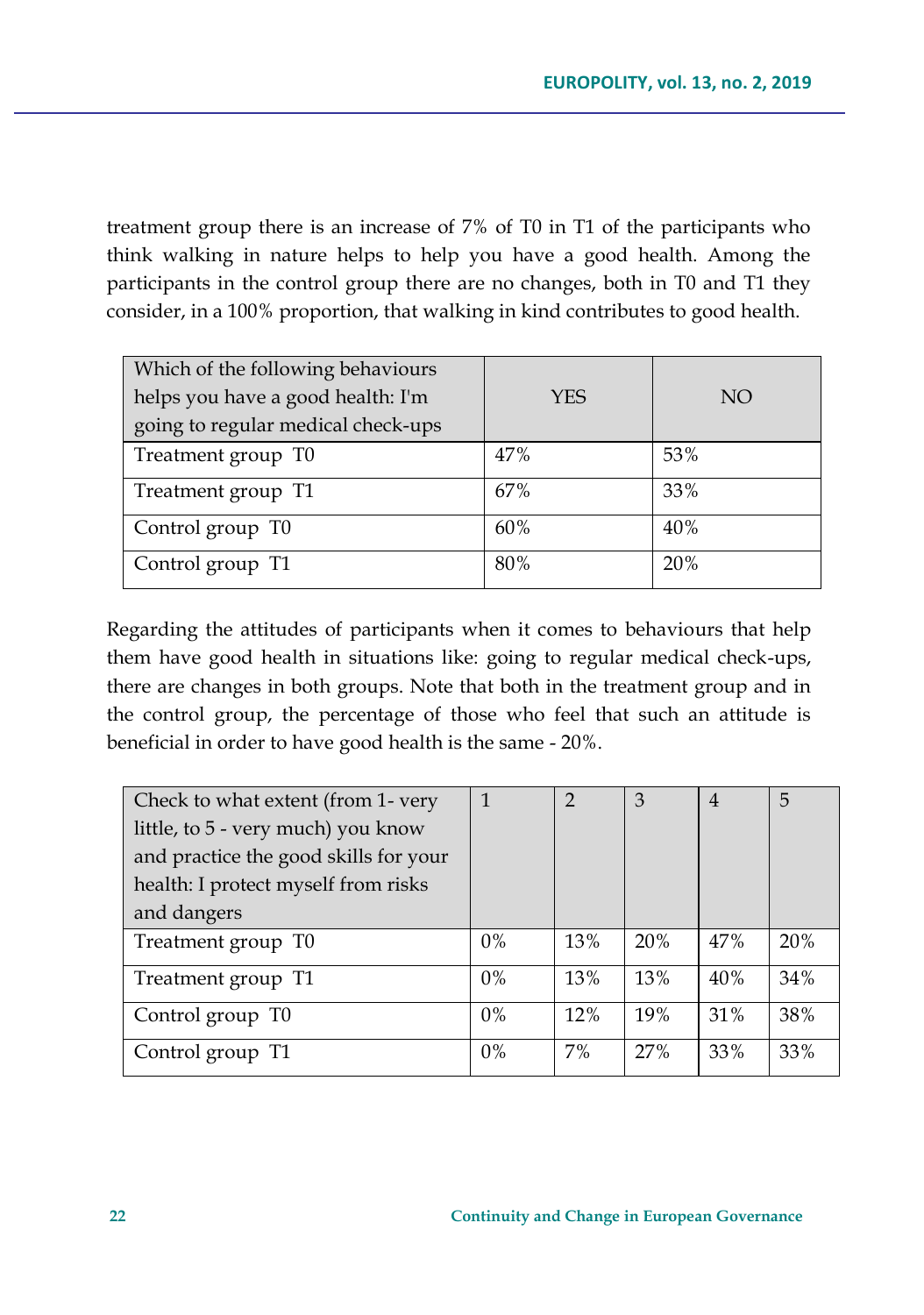As far as the level of knowledge and its application is concerned on various topics, such as: I protect myself from risks and dangers, there is a difference in both the control group and the treatment group. As a result of the data analysis, participants in the tract group are more aware of the risks and dangers and are protected from them. At the same time, within the control group some participants become more aware of risks and dangers and protect themselves (in T0 12% responded with "little" and in T1 they were 7%, in T0 19 % responded with "not much, or very little," and in T1 they were 27%).

Interviews

Working with children at risk is provocative because their needs are broad, acute and intercourse, making it difficult to intervene punctually. The needs of the children identified by the counsellors and trainers within the project, depending on the role they play in the project, are diverse. One of the counsellors said that "children's needs are very acute in counselling and childbearing in a social direction." Among the identified problems is the need for attention, the need for affection, the need to be heard, the need for education (both in terms of compassion and information baggage), the need for understanding, and the need for freedom of movement.

In addition to the needs of the target group presented above, an important aspect is also the integration of parents into such programs, especially on the counselling side. Why? Because when the child receives counselling and begins to discover, to understand certain aspects of his life, his need to know and to be understood grows, and the presence of parents plays an essential role in the harmonious development of the child. Although the number of counselling hours has been limited, project counsellors have been asked by parents to help with advice and ideas as children have begun to open themselves to them and they did not know how to behave or how to deal with the situation concerned.

Both counsellors and trainers said that although they are relatively small groups - of 10 participants - it is challenging to adapt the course so that it meets the individual needs of the participants. Also, being a limited number of counselling hours, from a certain point of view, the course opens the "Pandora's cuddle" and leaves it without continuity. Although the subject is a general one, with the methods and techniques used by the specialists, the course raises some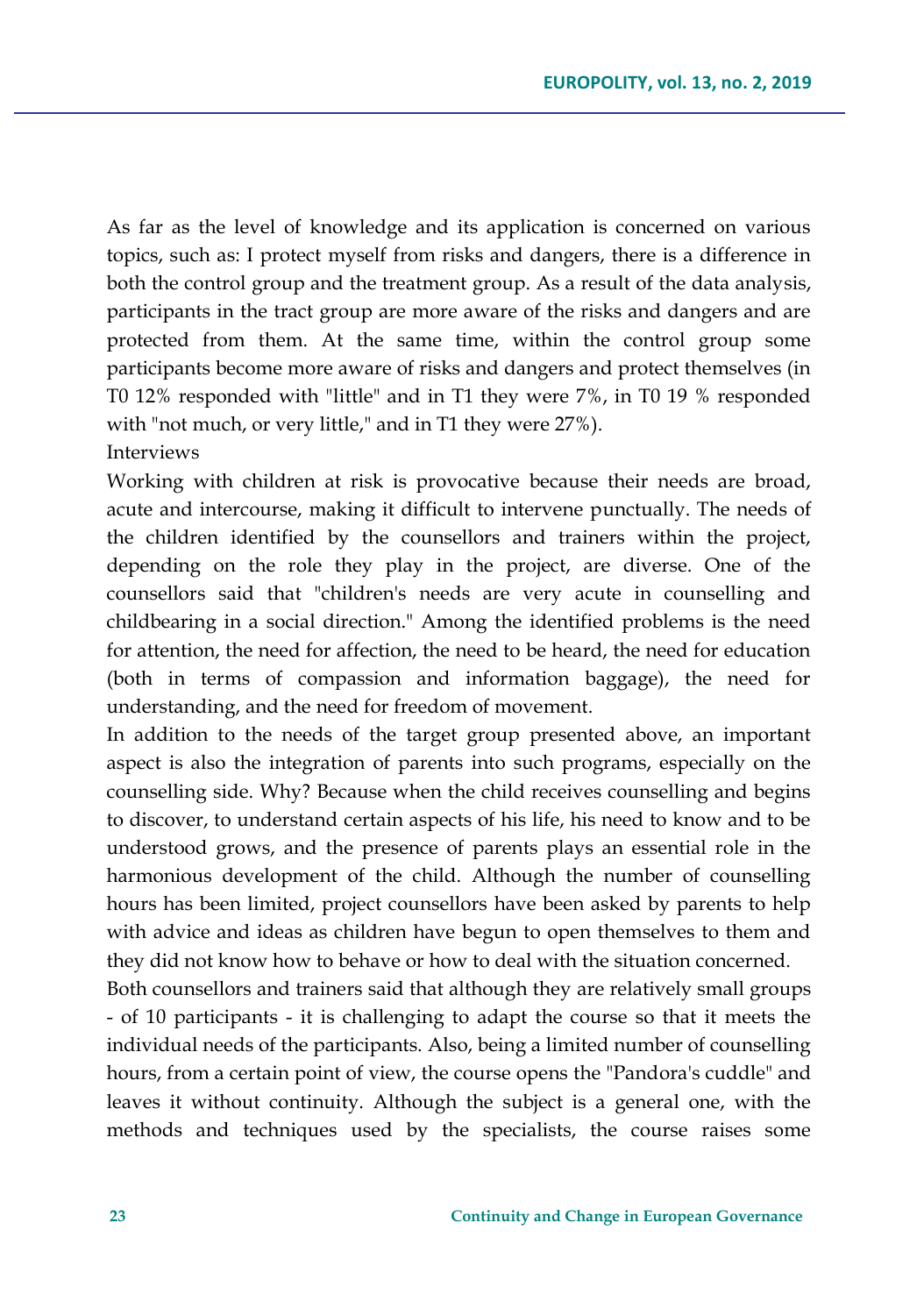questions to the children, which unfortunately, to the end of the project, are only to some extent reached. The need for continuation of the project is visible and is specified by each counsellor and trainer interviewed.

Following discussions with counsellors and trainers, they said the children's receptivity was high - with the indication that it grew gradually. At first the children were reluctant to find themselves in a new environment with people they saw for the first time, the need for accommodating was visible. In order to overcome this challenge and to be able to enter the theme of the course, the project specialists focused on knowledge and group integration exercises. Subsequently, their receptivity increased due to the following factors: the novelty of the information and the non-formal methods used in its delivery.

As far as the novelty of the information is concerned, whether we are talking about counselling or fomorous courses, the information provided has made the children so open because there were points not included in the school curriculum and the economic and social situation of the families from which it comes does not allow them to attend certain courses with fee.

In terms of the methods used, the keyword was "non-formal", teamwork was the icebreaker that children needed to overcome their shyness. Also, the games used in training, especially training, have led to increased receptivity - it was very important that they were able to immediately implement what they learned, which, unfortunately, in the system of education often does not happen.

The combination of theory and practice has greatly helped to increase the impact on beneficiaries. The councillors and trainers unanimously considered that the project had a positive impact on children as they did not have such training until the project enters. Depending on the situation of each beneficiary, courses may have a short, medium or long-term impact. For example, in the case of institutionalized children, it is almost impossible for them to follow certain nutrition and nutrition rules because they have predefined mentions not having the opportunity to change something, in which case they only remain with theoretical notions. Another factor is also the economic situation, because many of them do not afford a certain lifestyle, but they know how to combine basic foods, and this can be applyed in everyday life.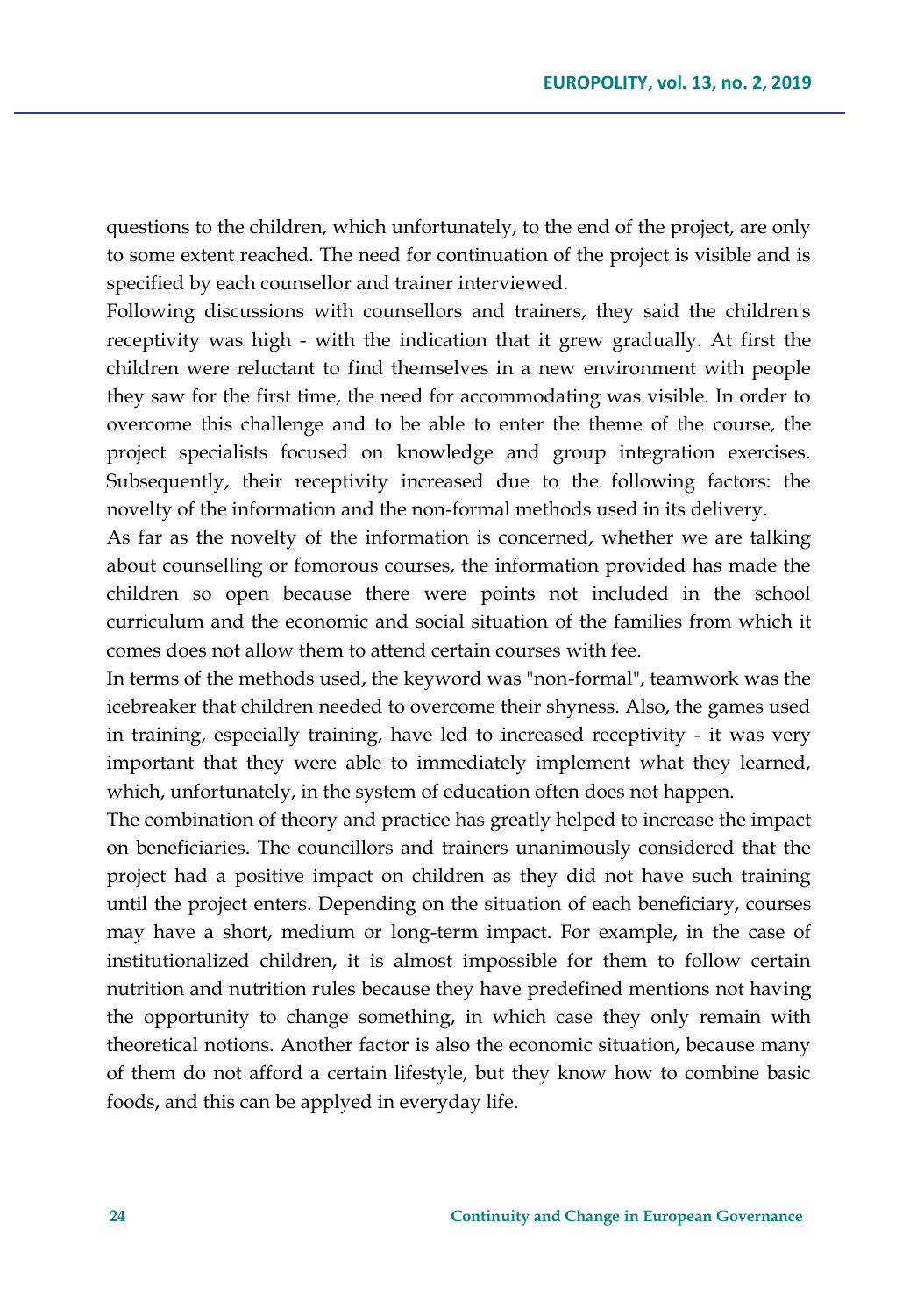One of the needs mentioned above relates to the education of children in their behaviour. The trainers stated that some of the beneficiaries, during the first meetings, did not know how to behave: limping, destroying the material didactic, fighting with each other, having a violent behaviour. This was more visible in a training center, with children with higher needs compared to the other center.

In the case of institutionalized children, the project specialists identified another need - the development of life skills - because under the current legislation they leave the system at the age of 18 and go from a system that offers them everything, to one in which they are alone. If "in the family" children are accustomed to receiving certain tasks, children in the state system are not accustomed to such situations, and there is a person in charge of these issues.

One aspect that both counsellors and trainers have been aware of was the lack of elementary notions in children according with their age. It has also been noticed that beneficiaries have potential, and in other circumstances (better training, parental involvement in child education) would have achieved remarkable results.

One of the major challenges faced by the trainers was capturing attention. They were forced to use different methods to be able to get them to be attentive, often giving them information that they did not know, thus enhancing their attention. Also, the use of non-formal methods has been an advantage in this respect.

The freedom to move, to play, was one of the identified needs. Although they are children and we did not expect them to play a necessity, that's how things are different in this case. Children often play on a computer, telephone, or other devices, and "classic childhood" games are becoming less and less present in their program. The trainer in the Fitness and Nutrition course says, "I felt a need for them, a thirst for play. The moment you threw a ball or other accessory I had, they were crazy."

One of the benefits of this project was that all courses were free for children, that they had all the auxiliary materials for a good class.

Regarding the evolution of the participants, counsellors and trainers consider that progression has been recorded both on the informational level (notions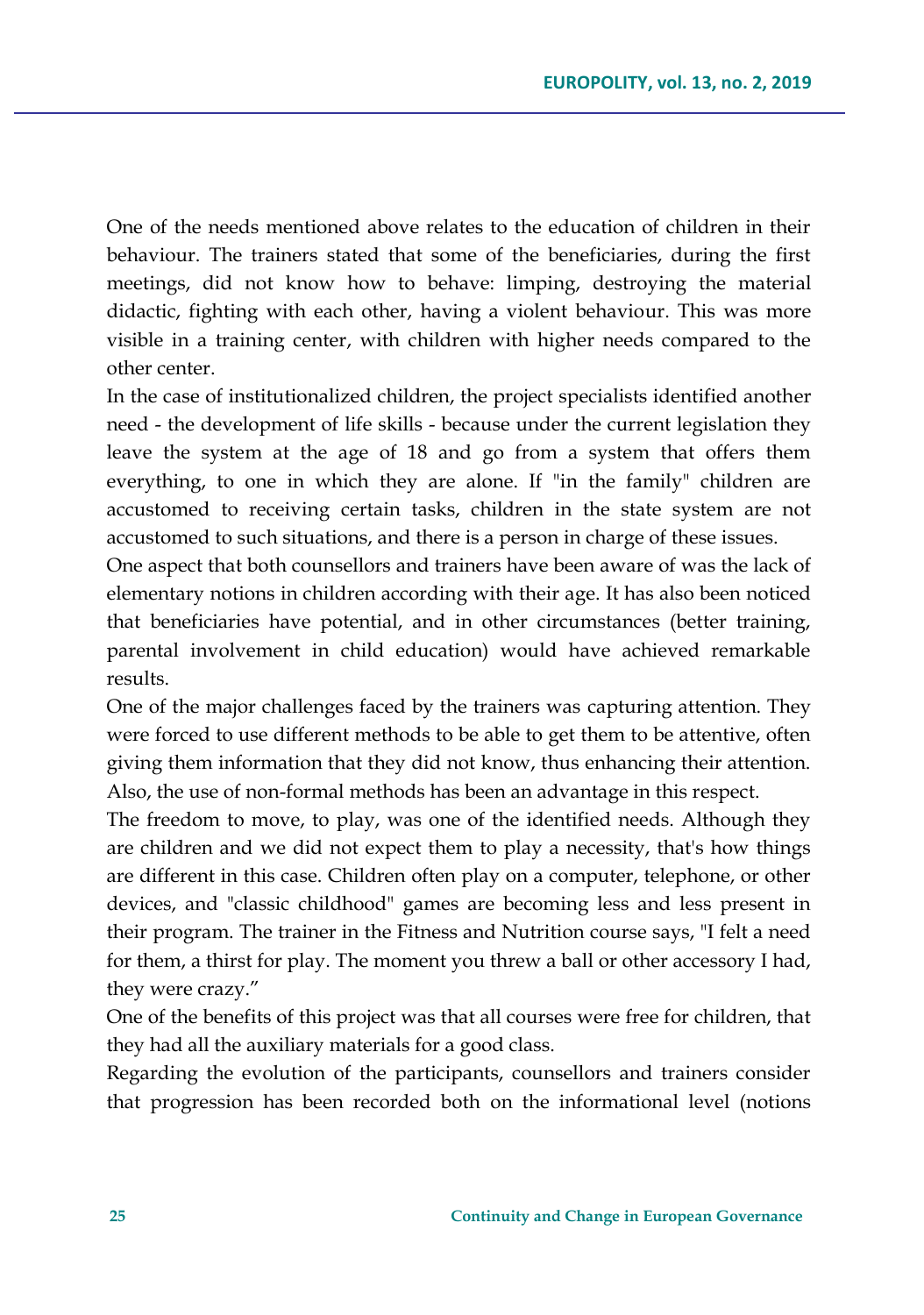accumulated) and behavioural (development of skills such as communication, teamwork, etc.).

#### Observations sheets

The observation sheet wins four aspects of the courses: the attention of the participants, the observance of the tasks, the dynamics of the teamwork, the degree of involvement in the role-plays.

#### Attention of the participants

The participants were attentive in the course, but at the same time they were easily losing their attention. Trainers have recourse to a great many methods of grabbing attention from games to providing information from other areas that children did not know (history, geography, medicine). At the beginning the participants were attentive to everything that was happening around them because it was a new environment for them, they met new people. After being accommodated with one another, the attention to some aspects has fallen. The attention was increased when they were given work assignments and when they were supposed to work in a team. Depending on the group, the situation was different because the group dynamics were different - for example, in some groups some children knew some information which some made them even more attentive and active in the course, and others acted opposite - were not careful about that they knew certain information and did not let their colleagues pay any attention.

#### Respecting tasks

Work tasks have been respected most of the time. It was a great deal of how they were told what they had to do. It was also important if the task had to be done individually or in groups. In individual tasks, children were more receptive because it was easier to check their contribution, while other team members intervened in team tasks such as sympathies between team members if they knew each other or not.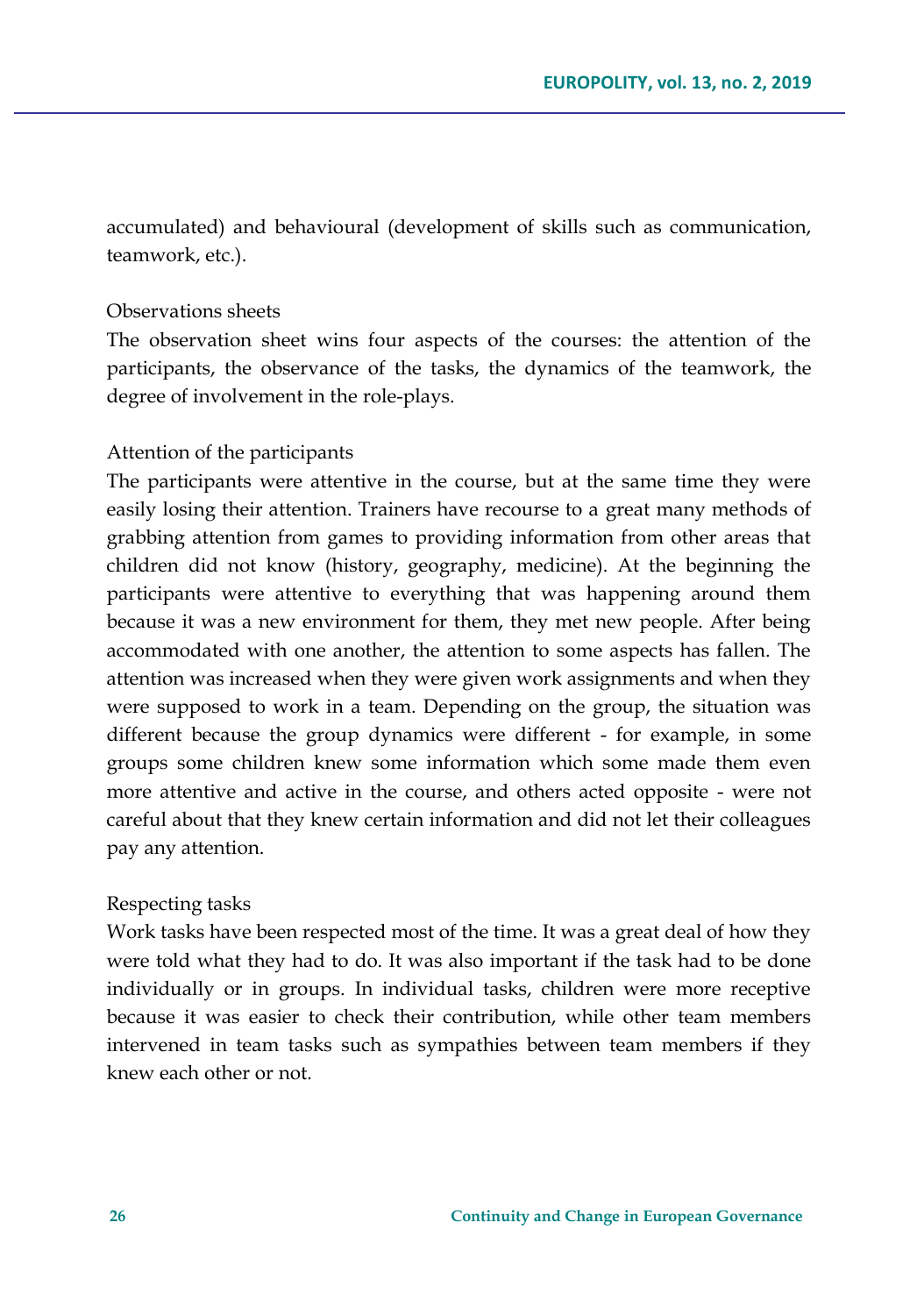# **2.CONCLUSIONS AND RECOMMENDATIONS**

Following the outcome of the three instruments used: questionnaire, interview and observation, the following aspects were observed:

Firstly, after completing the questionnaires by the two groups, there were specific cases that invalidate the hypothesis of this evaluation. These situations are: when there is no change in both the treatment group and the control group, the more the percentages in T0 are the same; when positive changes occur in both groups, increasing, percentually speaking, identically; when both the treatment group and the control group produce positive changes but in different proportions; when the T0 control group results are better than the results of the treatment group after completion of the courses; when results from the treatment group drop from T0 to T1, those in the control group remain unchanged.

In the first case, it is the statement "Which of the following behaviours helps you have a good health: I do regular exercise", both the beneficiaries and the controllers do not change their response (87% responded with "YES" and 13 % with "NO"). We can conclude that the two groups did not act as an indirect factor, the only factor that should have brought about a change, the training, not doing its effect. At the same time, it can be deduced that in this chapter - the importance of sport - the participants in both groups had large information baggage and were aware of the benefits of sport.

In the second case, it is the statement "Which of the following behaviours helps you have a good health: I go to regular medical check-ups", the answers given by the participants in the two groups increase identically - 20% of T0 in T1, although in T0 the two groups have different percentages. This situation highlights one thing that factors other than training have intervened. Also, if we analyse the curriculum we specify hours for a healthy life, so the percentages have grown identically in both groups because it acted the same factor, the most likely information provided during school hours.

In the third case, it is the statement "I am strong if I: I go to a doctor to control my health", there are increases in both cases, but in the treatment group the increase is higher, which means that they have acted two factors in the case of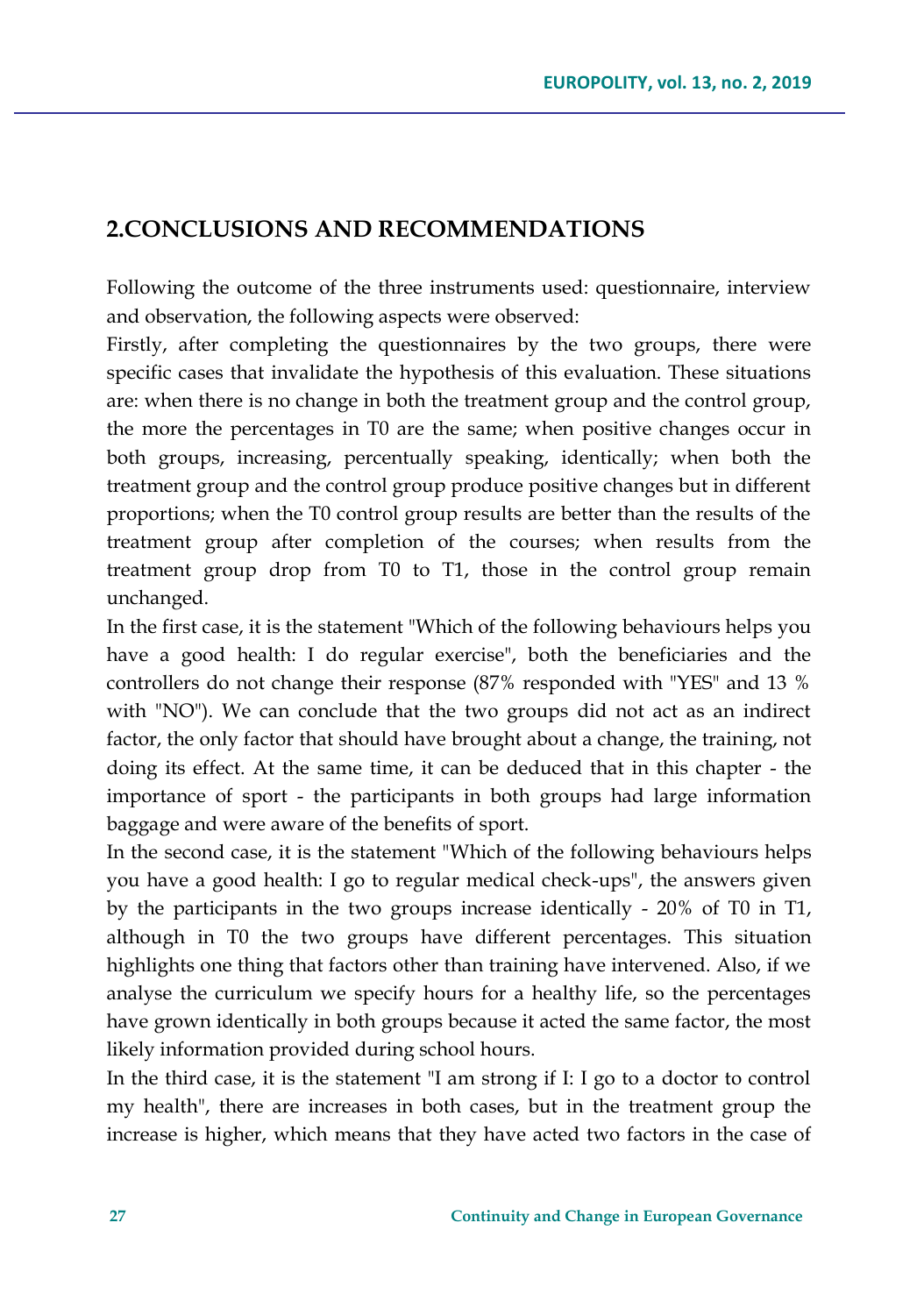the first group and one factor in the control group. This theme is also addressed in the curriculum. We can deduce that the common factor was the information provided by the school.

In the fourth case, the statement "Which of the following behaviours helps you have a good health: Sleep between 7 and 9 hours per night" even though the responses within the treatment group differ positively from T0 in T1, these are lower than the results obtained by the control group in T0. This highlights the discrepancies between the level of education of children in the same class (so some have benefited from the program and others do not). It is also noticed that the needs of the participants in the two groups are different or may be the same but at a different intensity.

In the last case, it is the statement "Which of the following behaviours helps you have a good health: Take regular breakfast," in which the participants in the treatment group change their perception of the subject. The results are contrary to the objectives set in the courses.

Secondly, following the interviews, we can conclude that the project has had a positive impact on children, that their needs are acute and that they differ from one individual to another, that classrooms have approached general themes because the group's dynamics were different, and their needs. Each counsellor and trainer noticed a change among the beneficiaries, which means that the work they have submitted during the 16 hours of training and 2 counselling was visible and the tools and methods they chose applications, correlated with the information baggage delivered, have produced changes both collectively and individually.

Thirdly, following the analysis of the observations made during the training and counselling courses, the conclusions drawn from interviews with trainers and counsellors are reached. In other words, the result of the observation note comes as a second confirmation of the results of the interviews and questionnaires